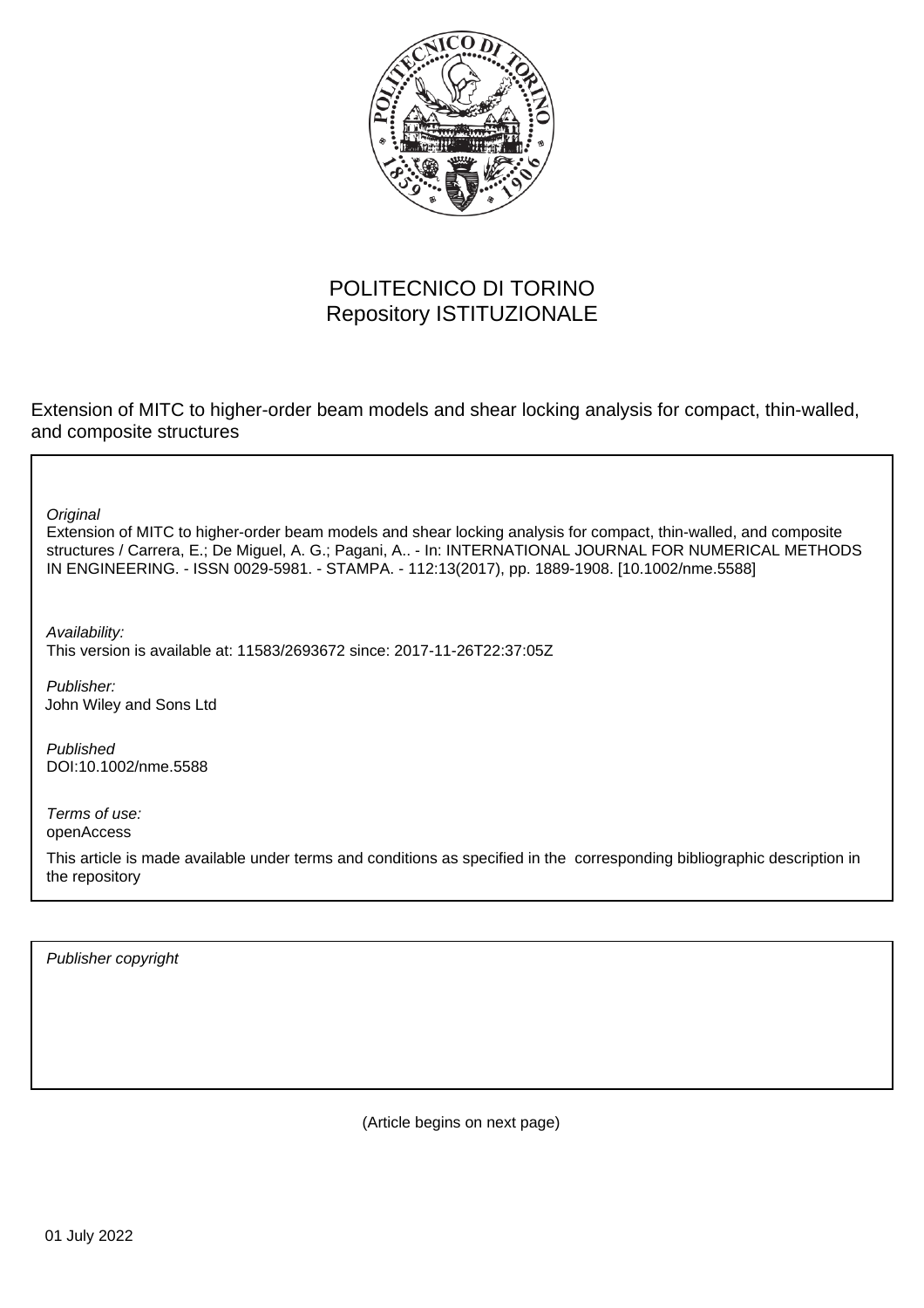# Extension of MITC to higher-order beam models and shear locking analysis for compact, thin-walled and composite structures

E. Carrera<sup>\*</sup>, A.G. de Miguel<sup>†</sup> and A. Pagani<sup>‡</sup>

 $Mul<sup>2</sup>$  Group

Department of Mechanical and Aerospace Engineering, Politecnico di Torino Corso Duca degli Abruzzi 24, 10129 Torino, Italy.

<sup>∗</sup>Professor of Aerospace Structures and Aeroelasticity, e-mail: erasmo.carrera@polito.it

<sup>†</sup>Marie Curie PhD Student, e-mail: alberto.garcia@polito.it

<sup>‡</sup>Assistant Professor, e-mail: alfonso.pagani@polito.it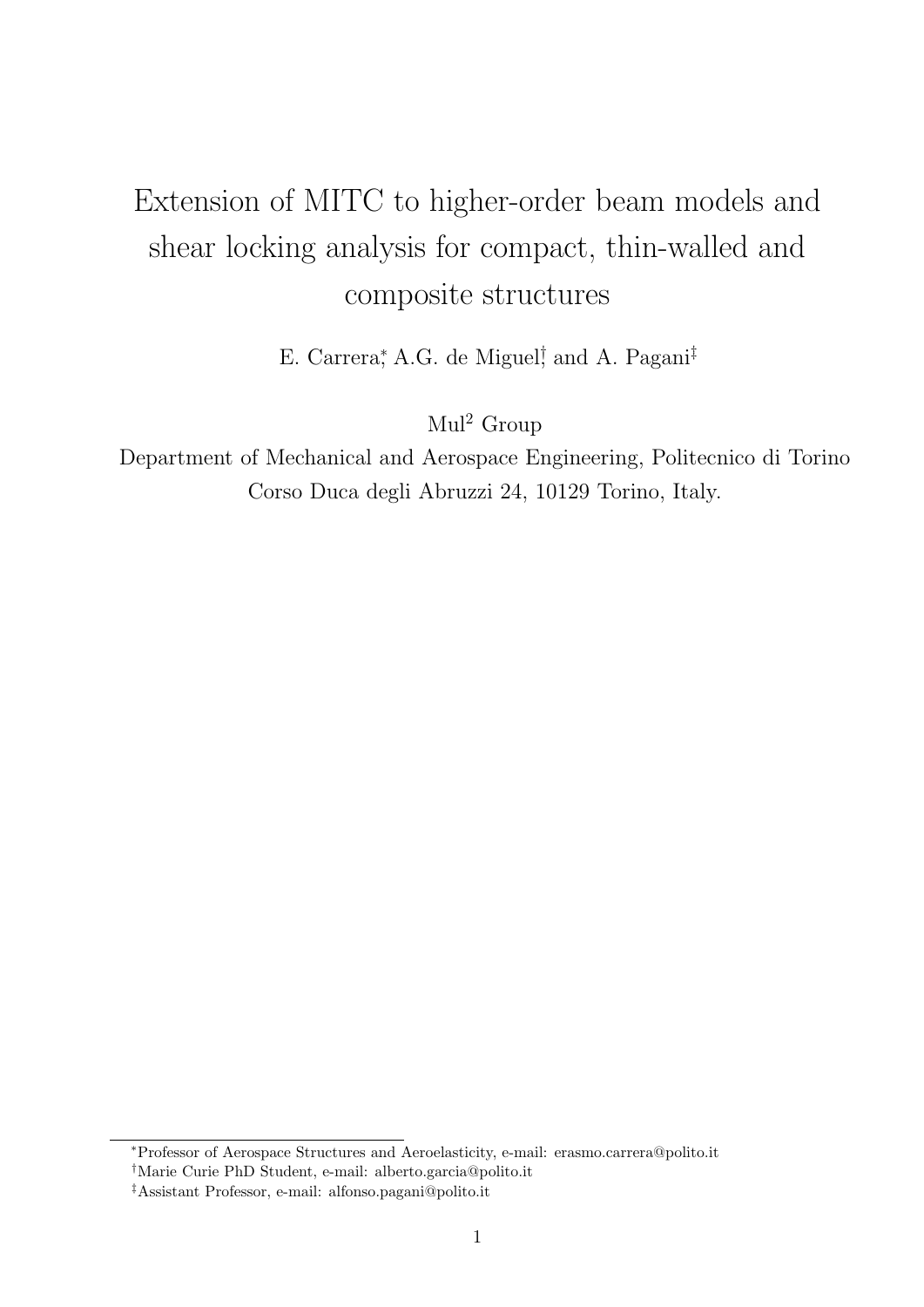## Abstract

A class of mixed interpolated beam elements is introduced in this paper under the framework of the Carrera Unified Formulation (CUF) to eliminate the detrimental effects due to shear locking. The Mixed Interpolation of Tensorial Components (MITC) method is adopted to generate locking-free displacement-based beam models using general 1D finite elements. An assumed distribution of the transverse shear strains is employed for the derivation of the virtual work and the full Gauss-Legendre quadrature is used for the numerical computation of all the components of the stiffness matrix. Linear, quadratic and cubic beam elements are developed using the unified formulation and applied to linear static problems including compact, laminated and thin-walled structures. A comprehensive study of how shear locking affects general beam elements when different classical integration schemes are employed is presented, evidencing the outstanding capabilities of the MITC method to overcome this numerical issue. Refined beam theories based on the expansion of pure and generalized displacement variables are implemented making use of Lagrange and Legendre polynomials over the cross-sectional domain, allowing one to capture complex states of stress with a 3D-like accuracy. The numerical examples are compared to analytic, numerical solutions from the literature, and commercial software solutions, whenever it is possible. The efficiency and robustness of the proposed method is demonstrated throughout all the assessments, illustrating that MITC elements are the natural choice to avoid shear locking and showing an unprecedent accuracy in the computation of transverse shear stresses for beam formulations.

Keywords: Finite element method, Shear locking, Refined beam theories, Mixed Interpolation of Tensorial Components, Carrera Unified Formulation.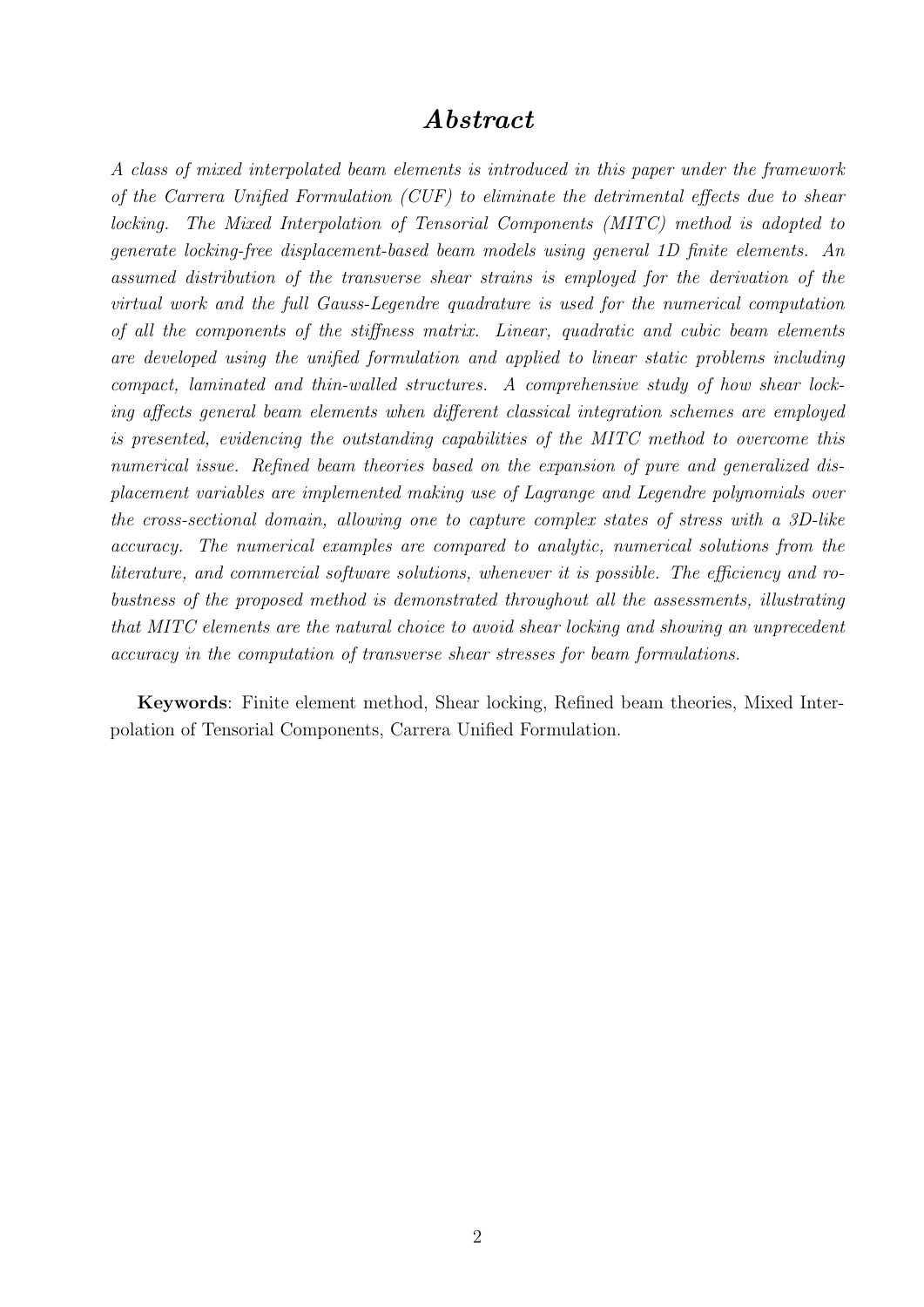### 1 Introduction

During the last decades, the Finite Element Method (FEM) has acquired considerable importance in numerical simulations, specially in the domain of structural analysis and verification. One of the major concerns of structural engineers is the elevated computational costs that are required to study complex geometries and/or boundary conditions, which consumes an important part of the designing process. Researches are working very actively on the development of new formulations based on the use of less demanding 2D/1D finite elements to obtain highly accurate results while minimizing the computational effort. In this context, there are still some challenges to be met in order to obtain effective and reliable tools that can be useful for the engineering analysis.

Since the introduction of FEM, different classes of displacement-based finite formulations have been developed, assessed and extensively employed for engineering analysis. However, it is of common knowledge that finite elements, eventually, undergo numerical problems that make them excessively stiff in bending-dominant problems when thin structures are considered. This stiffening phenomenon is known to as shear locking and represents one of the major numerical issues in FEM applications, leading to a sudden and uncontrollable increasing of the shear stiffness. The shear locking problem has been addressed in many works over the last decades and several methods have been presented focusing on alleviating this behaviour (see  $[1, 2, 3, 4, 5, 6, 7, 8, 9, 10]$ ). Usually, researchers overcome this deficiency by employing well-known numerical 'tricks', such as the reduced integration scheme initially described by Zienkiewicz et al. [11]. This method is based on decreasing the order of the numerical integration in certain terms of the stiffness matrix in order to reduce the stiffness of displacement-based elements and, since its introduction, it has been extensively studied in many works [12, 13, 14, 15]. A commonly used variant of the later method is the selective integration technique, which works as a reduced integration for the transverse shear terms whereas a full quadrature is employed for the remaining terms of the stiffness matrix, see [16, 17, 18]. The aforementioned integration schemes improve considerable the convergence rates of the displacement solutions, however, its use leads in some cases to unexpected behaviours due to the appearance of unwanted spurious modes [19].

One of the most successful approaches to tackle this issue is the mixed interpolation of shear strains, introduced by Dvorkin and Bathe [20] and MacNeal [21]. This method, denoted by the former authors to as MITC (Mixed Interpolation of Tensorial Components), is based on the use of assumed strain distributions for the derivation of the transverse shear terms, and eventually mebrane terms, of the stiffness matrix of the finite elements. A similar approach was employed in 1956 by Turner et. al [22] for the analysis of complex shell-type aeronautic structures. It should be pointed out that this method might be seen as a selective scheme but, in fact, it works as a full integration of the mixed interpolated element, as stated by Bathe [23] and Bucalem and Bathe [24]. Since its introduction, the MITC approach has been extensively employed on plate and shell formulations in many works, such as Bucalem and Bathe [25], Bathe and Dvorkin [26], Huang and Hinton [27], Park and Stanley [28] and Jang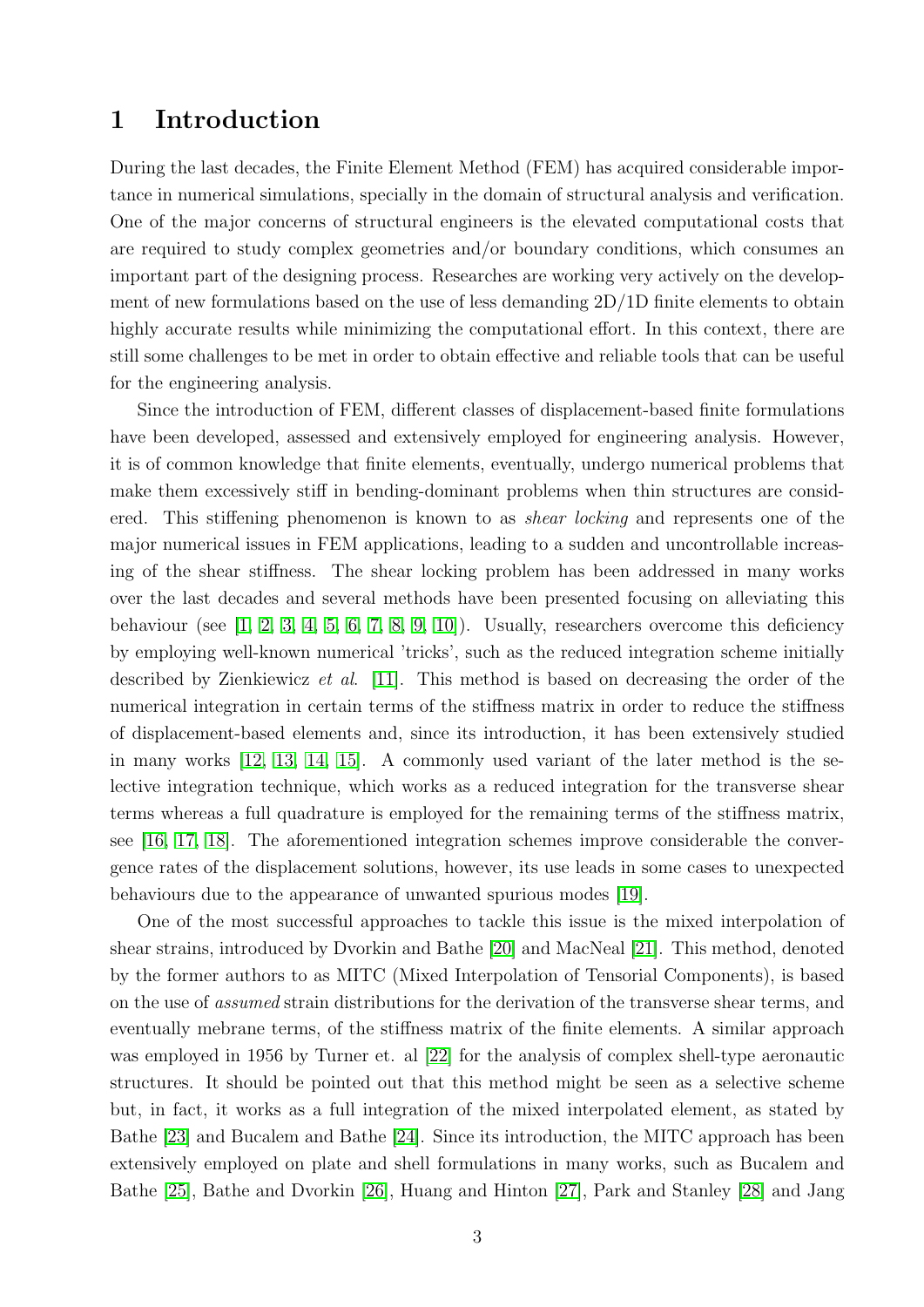and Pinsky [29]. However, despite its many advantages, the application of MITC has not received as much attention as far as beam formulations are considered. This paper serves to this purpose and extends MITC methodology to higher-order and hierarchical beam theories.

For many years, classical beam theories, such as those by Euler-Bernoulli [30] and Timoshenko [31], have demonstrated to be an effective tool for many structural problems, although their employability is limited to slender homogeneous beams subjected to bending. It is well known, in fact, that those theories fail in foreseing higher-order phenomena such as out-ofplane warping, torsion, in-plane shear deformations or local effects. In order to overcome the limitations of the classical theories and to capture these effects, many enhanced 1D theories of structures have been proposed. A comprehensive review of the most remarkable contributions in the field can be found in Kapania and Raciti [32, 33] and in Carrera et al. [34]. Most of these refined beam models are built based on some physical assumptions, which limit their use to particular classes of problems. In this context, the Carrera Unified Formulation (CUF) [35, 36] was presented as a general structural formulation in which the order and the mathematical assumptions of the theory are introduced as input of the analysis. This methodology allows one to reduce the 3D elasticity problem into 2D or 1D ones by describing the kinematics in a unified manner as an arbitrary expansion of the unknown variables. Its application to the 1D analysis was introduced by Carrera and Giunta [37], who extended the CUF to beam problems using Taylor-like polynomials for the description of the kinematic field, and then enhanced by Carrera and Petrolo [38], who introduced a set of piece-wise expansions based on Lagrange polynomials to capture 3D-like behaviours with an increased accuracy. During the last years, more theories of structure have been developed under the framework of the unified formulation and the capabilities of these models have been extensively assessed in numerous works. However, in many cases, the shear locking phenomenon still have a negative effect in the performance of beam formulations and its elimination is essential if one wants to develop robust locking-free models. Indeed, this issue was addressed in Carrera and Pagani [39], where a constant distribution of the shear strains was assumed to develop classical and Taylor-like locking-free beam models.

The use of the MITC method to eliminate shear locking phenomena on beam elements was initially discussed in the book of Bathe [23]. In this work, the focus is on a two-node Timoshenko beam element and some insights of how general mixed interpolated beam elements should be devised are also provided. More recently, Lee *et al.* [40] proposed a geometrydependent MITC method to avoid locking on 2-node beam elements dealing with varying section beams. In both works, the shear components of the strain field are computed from the displacements, but interpolated by means of lower-order shape functions. This method leads to a class of locking-free beam elements that are computationally similar to the original ones in that the unknowns of the problem remain only the displacements and the stiffness matrix is formally the same. These characteristics make the MITC approach a suitable candidate to enhance displacement-based beam formulations and a powerful method for the development of highly reliable advanced beam models, extending the 1D structural analysis to a wide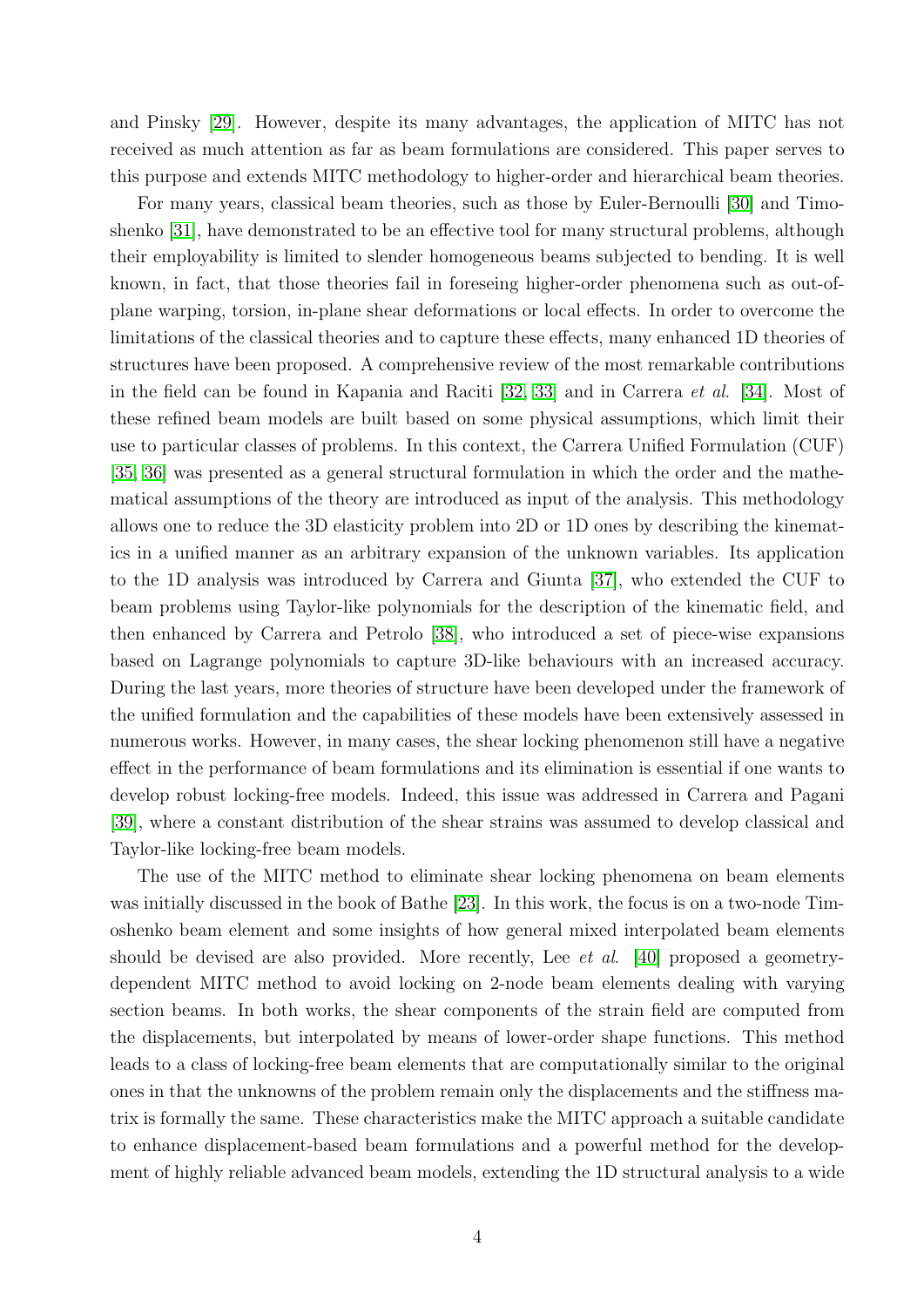range of geometries and boundary conditions.

The present work presents a systematic generalization of the MITC approach to anyorder and class of theory of structure based on 2-node, 3-node and 4-node beam elements. The convergence rates of the solutions are compared against other integration schemes usually employed in commercial softwares, demonstrating the advantages of high-order mixed beam elements to deal with shear locking phenomena. Moreover, MITC beam elements show a remarkable performance in computing the distributions of strains and stresses within the body with an outstanding accuracy for refined beam models. The features of the CUF are exploited in the following to develop theories of structure based on Lagrange-type and Legendre-type polynomials for compact, thin-walled and composite beam structures.

The paper is organized as follows: first, an overview of different variable kinematic CUF models is provided in Section 2. The basis of the finite element method in the framework of 1D CUF is provided in Section 3, with particular attention on the development of MITC beam elements and the derivation of the fundamental nucleus of the stiffness matrix. Several beam and shell-like structures are analyzed with the present 1D model in Section 4, showing the advanced capabilities the higher-order mixed interpolated beam elements on dealing with general problems. Finally, the main conclusions of the work are outlined in Section 5.

## 2 CUF beam models



Figure 1: Coordinate system and geometry of a reference beam structure.

Classical beam theories are based upon a number of hypotheses that limit in many cases their accuracy and applicability. For instance, according to the Euler-Bernoulli theory, the cross-section remains plane, rigid and normal to the deformed axis of the beam and the shear deformations are neglected. The Timoshenko model, on the other hand, relaxes the assumption of orthogonality of the cross-section to account for a constant distribution of shear stresses. Consider a Cartesian coordinate system as in Fig. 1. The beam axis coincides with the coordinate y and the cross-section,  $\Omega$ , lays on the xz-plane. The resulting displacement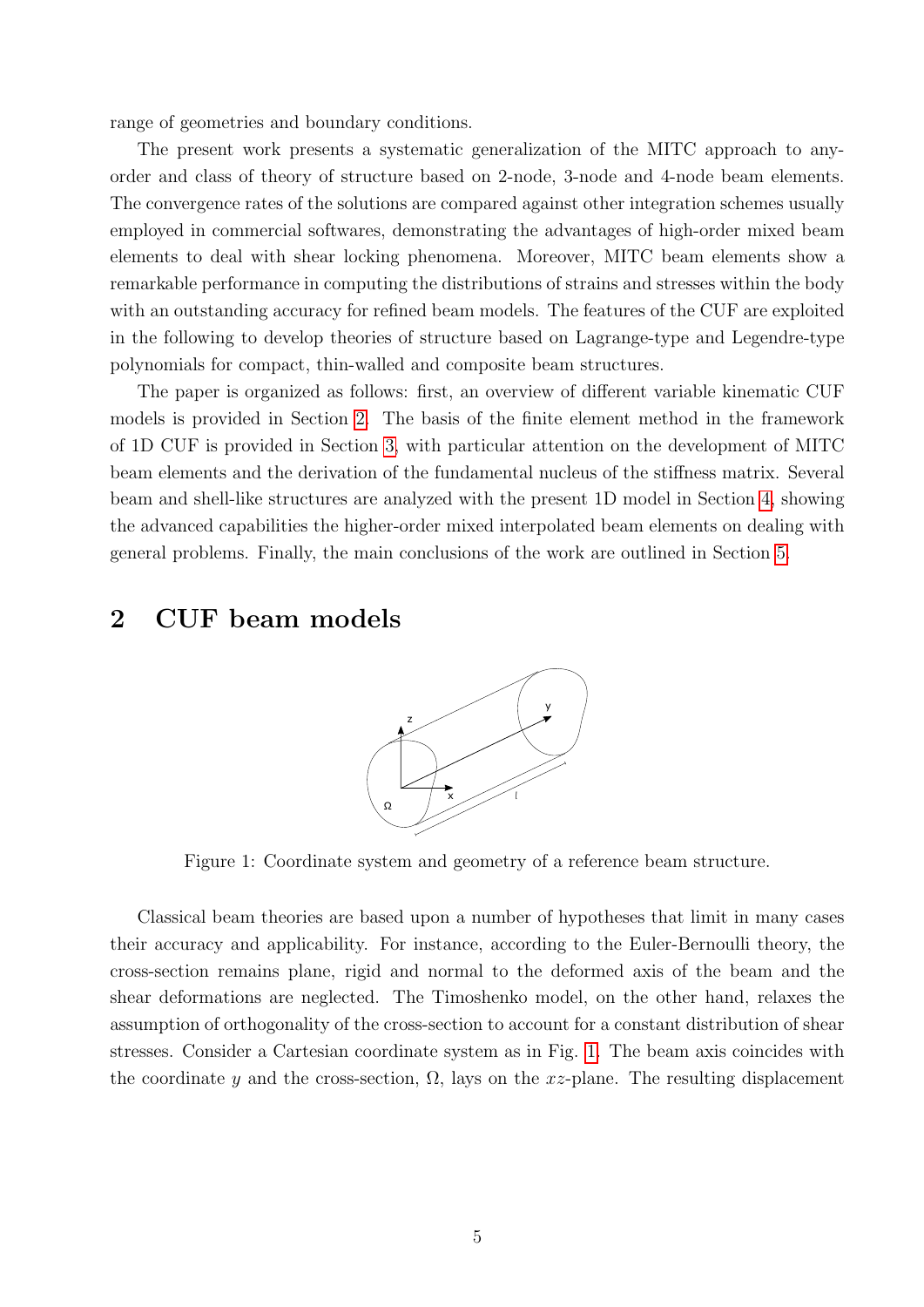field of the Timoshenko theory reads

$$
u_x(x, y, z) = u_{x_1}(y)
$$
  
\n
$$
u_y(x, y, z) = u_{y_1}(y) + x\phi_z(y) - z\phi_x(y)
$$
  
\n
$$
u_z(x, y, z) = u_{z_1}(y)
$$
\n(1)

where  $u_x$ ,  $u_y$  and  $u_z$  are the global displacements at any point of the structure,  $u_{x_1}, u_{y_1}$  and  $u_{z_1}$  are the displacements of the beam axis, and  $\phi_z$  and  $\phi_x$  represent the rotations around the  $z$  and  $x$  axes. It is of common knowledge that when short, thin-walled or non-homogeneous beam cases are considered, the assumptions adopted to generate these classical theories are not valid anymore, and more refined theories should be employed. For example, the use of high-order kinematic terms is required if stress-free boundary conditions are to be fulfilled, as shown by Reddy [41].

Following these premises, in the framework of the unified formulation, classical theories assumptions are systematically neglected by enriching the kinematic field with an arbitrary number of terms that expand the mechanical variables over the cross-section domain,  $\Omega$ , with certain functions of the  $xz$ -plane. In its compact form it can be expressed as:

$$
\mathbf{u}(x, y, z) = F_{\tau}(x, z)\mathbf{u}_{\tau}(y) \quad \tau = 1, 2, ..., M
$$
 (2)

where  $\mathbf{u}(x, y, z)$  is the three-dimensional displacement field,  $\mathbf{u}_\tau(y)$  is the vector of generalized displacements, M is the number of terms of the kinematic field and  $F_\tau(x, z)$  are the so-called expansion functions. It should be noted that, according to the Einstein notation,  $\tau$  denotes summation. The choice of the theory of structure becomes in this way arbitrary and can be introduced in the structural beam model as an input when defining  $F_{\tau}$ . For more information about the CUF methodologies, the reader is referred to the book of Carrera et al. [42]. For the sake of completeness, a brief introduction of some of these beam theories is provided in the following.

#### 2.1 Taylor Expansions

Taylor Expansions (TE) are based on the use of 2D series of MacLaurin polynomials of the type  $x^i z^j$  to define the interpolating functions over the cross-section,  $F_\tau$ . For these models, the displacement field is enriched in a hierarchical manner by adding higher-order expansion terms. For instance, the second order model includes 18 generalized displacement variables (displacements and derivatives) as follows:

$$
u_x(x, y, z) = u_{x_1}(y) + x u_{x_2}(y) + z u_{x_3}(y) + x^2 u_{x_4}(y) + x z u_{x_5}(y) + z^2 u_{x_6}(y)
$$
  
\n
$$
u_y(x, y, z) = u_{y_1}(y) + x u_{y_2}(y) + z u_{y_3}(y) + x^2 u_{y_4}(y) + x z u_{y_5}(y) + z^2 u_{y_6}(y)
$$
  
\n
$$
u_z(x, y, z) = u_{z_1}(y) + x u_{z_2}(y) + z u_{z_3}(y) + x^2 u_{z_4}(y) + x z u_{z_5}(y) + z^2 u_{z_6}(y)
$$
\n(3)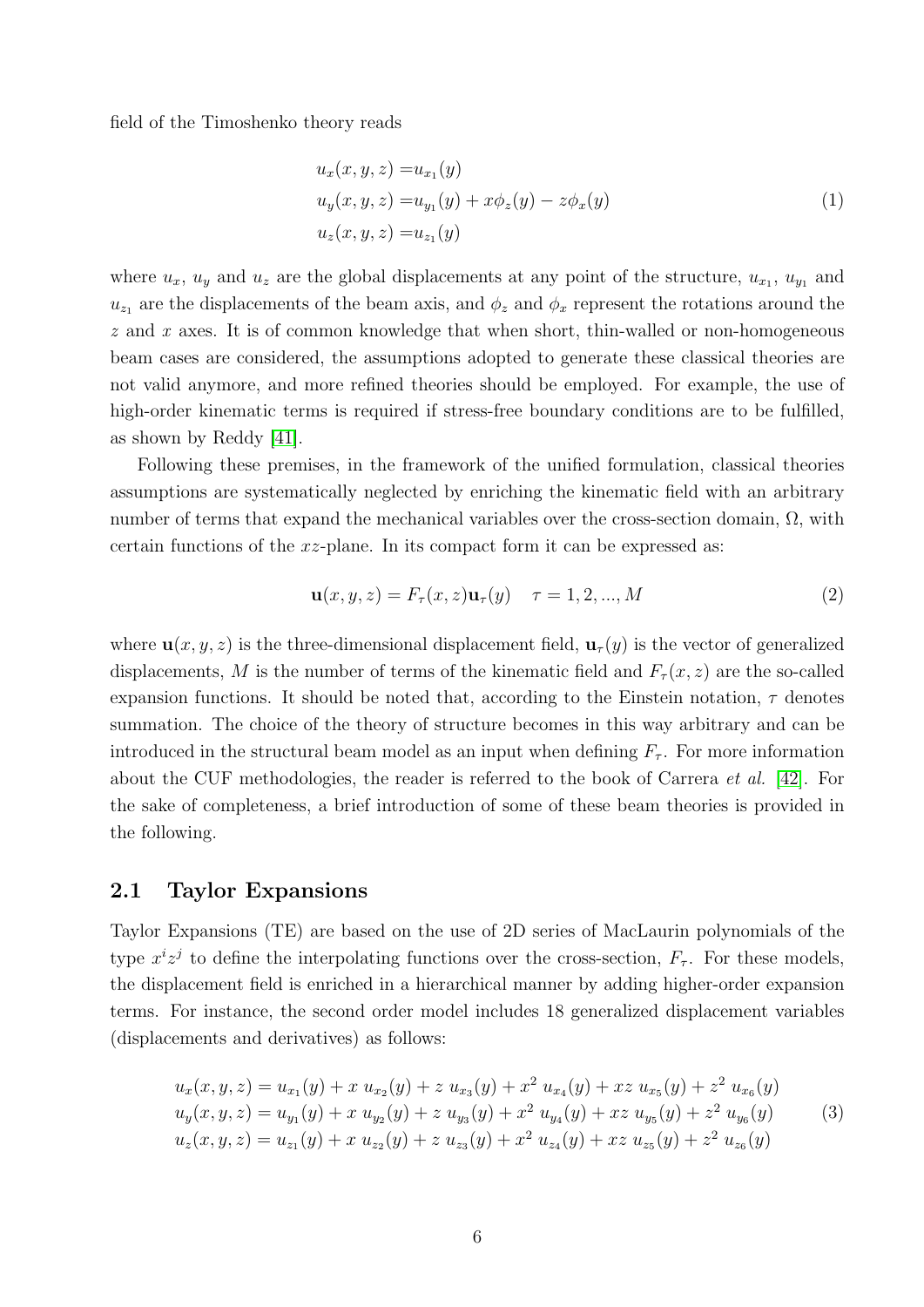where  $u_{x_{\tau}}, u_{y_{\tau}}$  and  $u_{z_{\tau}}$  ( $\tau = 1,...,6$ ) are the generalised displacement unknowns and 1, x, z,  $x^2$ , xz and  $z^2$  are the expansion functions. TE models have been extensively used to analyse a broad range of structural problems through the unified formulation, see for instance [43, 44, 45, 39]. It is possible to observe that the classical theories, such as Euler and Timoshenko models, can be considered as particular cases of the first-order TE. For example, considering the constant and linear terms of (Eq. (3)) and imposing  $u_{x_2} = u_{x_3} = u_{z_2} = u_{z_3}$ 0, one obtains the displacement field of the Timoshenko model (Eq. (1)), with  $\phi_z = u_{y_2}$  and  $\phi_x = -u_{y_3}.$ 

#### 2.2 Lagrange Expansions

Lagrange Expansions (LE) make use of Lagrange-type polynomials to create sets of  $F_{\tau}$  functions that are defined in the natural plane and then mapped onto the cross-section surface. In this manner, the section domain is represented by a number of non-local expansions that allow to accurately capture more complex geometries and to enrich the kinematics of the model in particular zones of interest. Different types of expansions can be devised depending on the polynomial order, such as three-node L3, four-node L4, six-node L6 or nine-node L9. A more detailed description can be found in Carrera and Petrolo [38]. As an example, the displacement field of a quadratic L9 model corresponds to that of (Eq. (2)) with the following generic functions:

$$
F_{\tau} = \frac{1}{4}(r^2 + rr_{\tau})(s^2 + ss_{\tau}) \qquad \tau = 1, 3, 5, 7
$$
  
\n
$$
F_{\tau} = \frac{1}{2}s_{\tau}^2(s^2 - ss_{\tau})(1 - r^2) + \frac{1}{2}r_{\tau}^2(r^2 - rr_{\tau})(1 - s^2) \qquad \tau = 2, 4, 6, 8
$$
  
\n
$$
F_{\tau} = (1 - r^2)(1 - s^2) \qquad \tau = 9
$$
\n(4)

where r and s are the coordinates of the natural plane  $[-1,1] \times [-1,1]$  and  $r<sub>\tau</sub>$  and  $s<sub>\tau</sub>$  are the position of the nodes. This class of beam models have been successfully applied to many different fields, such as composite laminates [46], aerospace structures [47, 48], civil constructions [49, 50], and marine ship hulls [51].

#### 2.3 Hierarchical Legendre Expansions

In Hierarchical Legendre Expansions, also denoted to as HLE, the  $F<sub>\tau</sub>$  generic expansions are defined from a set of hierarchical functions derived from Legendre polynomials. HLE models were recently introduced in the work of Carrera *et al.* [52] and its main feature is that they combine the hierarchy in the structure of the kinematic terms (as for TE) with a non-local distribution of the mechanical unknowns over the cross-section domain (as for LE). More specifically, this class of models makes use of three types of expansion polynomials: vertex, side and internal.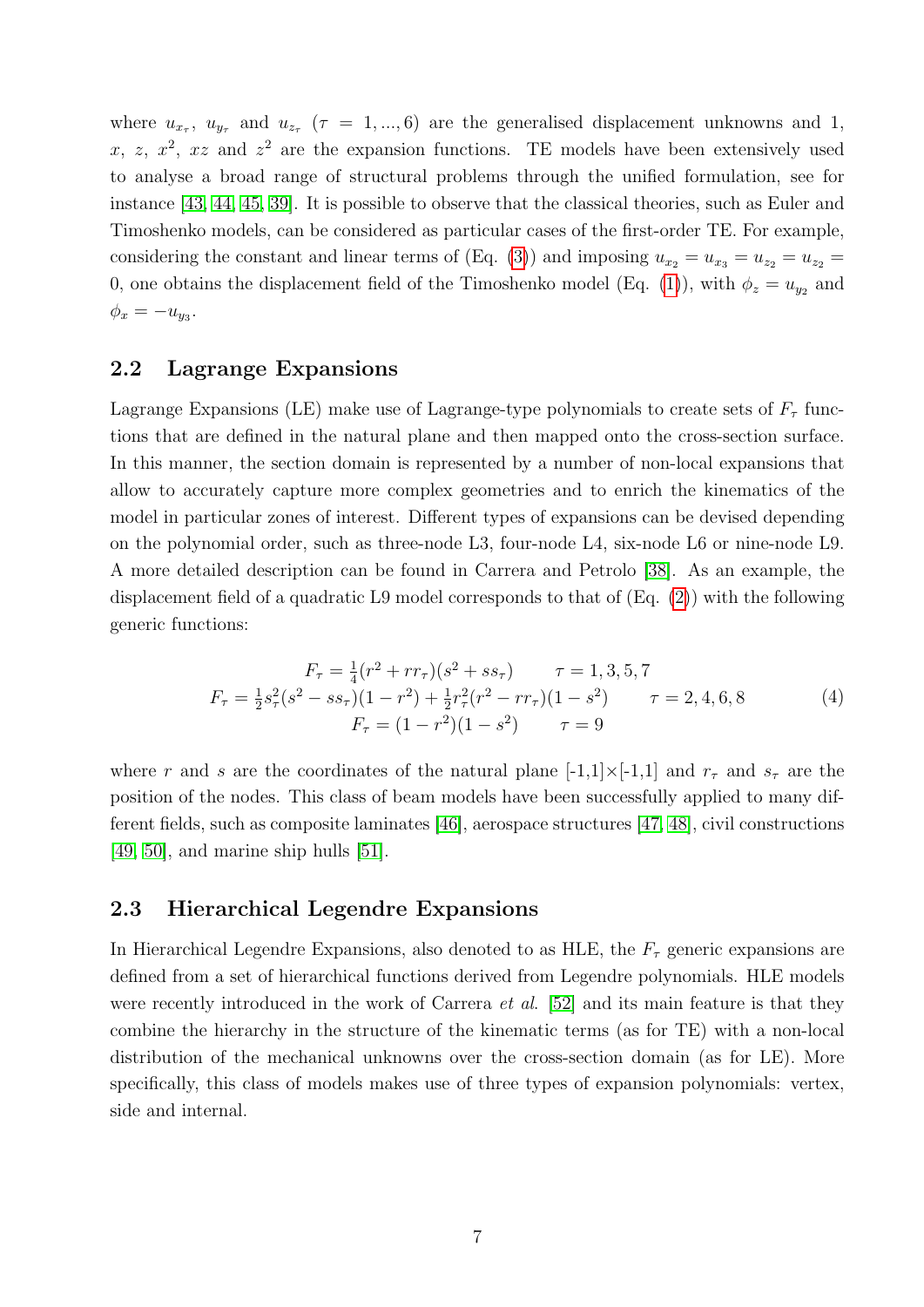#### Vertex expansions

$$
F_{\tau} = \frac{1}{4}(1 - r_{\tau}r)(1 - s_{\tau}s) \qquad \tau = 1, 2, 3, 4 \tag{5}
$$

where r and s vary over the natural frame between  $-1$  and  $+1$ , and  $r<sub>\tau</sub>$  and  $s<sub>\tau</sub>$  represent the vertex coordinates of the quadrilateral domain.

#### Side expansions

$$
F_{\tau}(r,s) = \frac{1}{2}(1-s)\phi_p(r) \qquad \tau = 5, 9, 13, 18, \dots \tag{6}
$$

$$
F_{\tau}(r,s) = \frac{1}{2}(1+r)\phi_p(s) \qquad \tau = 6, 10, 14, 19, ... \tag{7}
$$

$$
F_{\tau}(r,s) = \frac{1}{2}(1+s)\phi_p(r) \qquad \tau = 7, 11, 15, 20, ... \tag{8}
$$

$$
F_{\tau}(r,s) = \frac{1}{2}(1-r)\phi_p(s) \qquad \tau = 8, 14, 16, 21, \dots \tag{9}
$$

where  $\phi_p$  corresponds to the one-dimensional internal Legendre-type modes, as presented in the book of Szabó and Babuška [53]. They are defined for  $p \geq 2$ , where p is the polynomial order of the beam theory.

**Internal expansions** Introduced for  $p \geq 4$ , they vanish at all the edges of the quadrilateral domain. They sum  $(p-2)(p-3)/2$  internal polynomials in total. For the sake of clarity, the sixth-order polynomial set is included here:

$$
F_{28}(r,s) = \phi_4(r)\phi_2(s)
$$
\n(10)

$$
F_{29}(r,s) = \phi_3(r)\phi_3(s) \tag{11}
$$

$$
F_{30}(r,s) = \phi_2(r)\phi_4(s) \tag{12}
$$

HLE theories have been employed for the analysis of laminated structures [54] and further extended to develop geometrically-exact beam models through the blending mapping technique [55].

### 3 Finite element formulation

#### 3.1 Preliminaries

The strain and stress second-order tensors can be expressed the form of six-term column vectors. For the purposes of this work, these vectors are split in bending components (subscript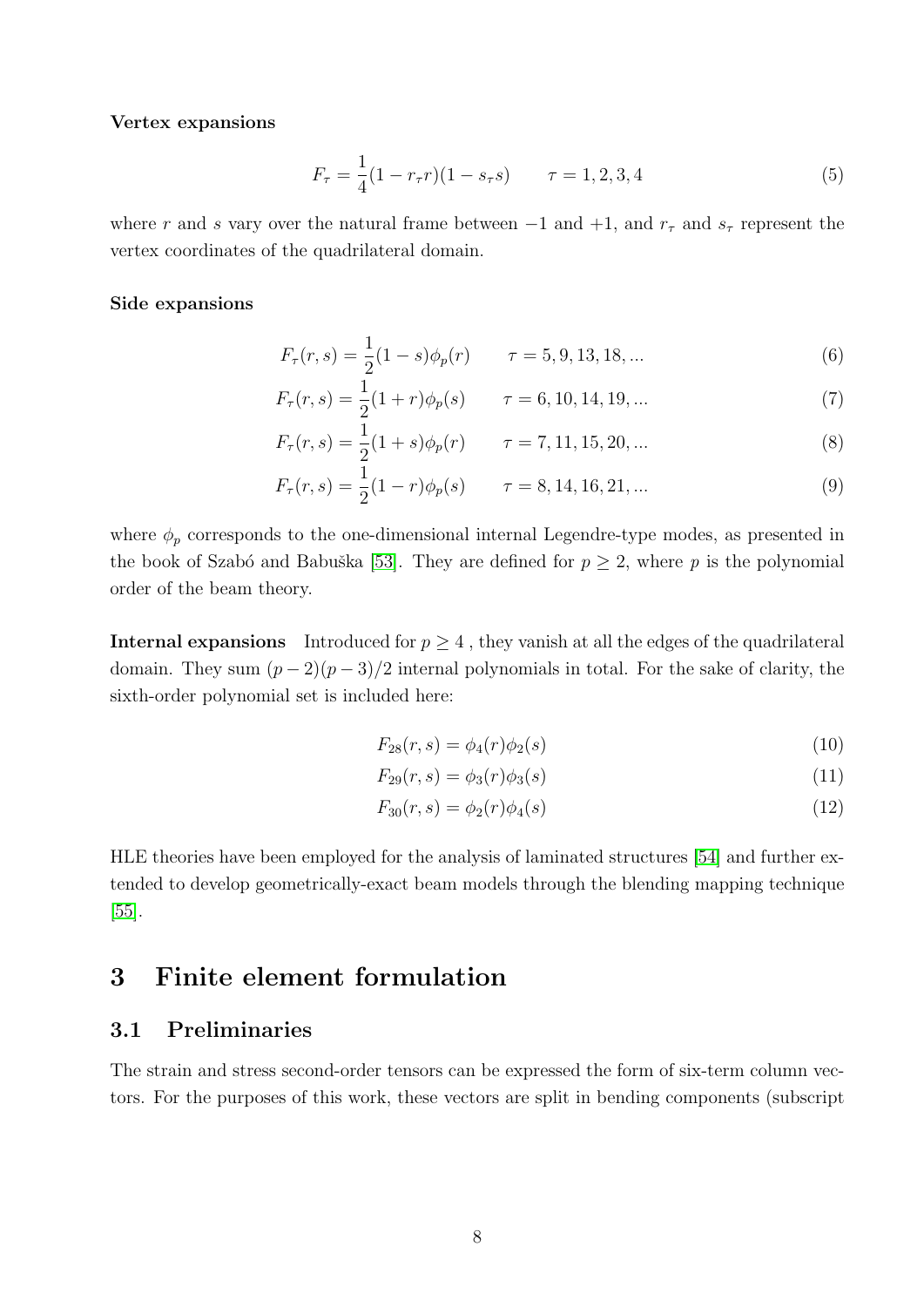B) and transverse shear components (subscript S), as:

$$
\begin{aligned}\n\boldsymbol{\varepsilon}_{B} &= \{ \varepsilon_{yy} \ \varepsilon_{xx} \ \varepsilon_{zz} \ \varepsilon_{xz} \}^{T} \quad \boldsymbol{\varepsilon}_{S} = \{ \varepsilon_{yz} \ \varepsilon_{xy} \}^{T} \\
\boldsymbol{\sigma}_{B} &= \{ \sigma_{yy} \ \sigma_{xx} \ \sigma_{zz} \ \sigma_{xz} \}^{T} \quad \boldsymbol{\sigma}_{S} = \{ \sigma_{yz} \ \sigma_{xy} \}^{T}\n\end{aligned} \tag{13}
$$

In linear analyses, the geometrical relations between strains and displacements, following the present nomenclature, read:

$$
\varepsilon_B = D_B \mathbf{u} = (D_{B_y} + D_{B_\Omega}) \mathbf{u}
$$
  
\n
$$
\varepsilon_S = D_S \mathbf{u} = (D_{S_y} + D_{S_\Omega}) \mathbf{u}
$$
\n(14)

where the differential operators  $D_B$  and  $D_S$  can be conveniently defined as

$$
\boldsymbol{D}_{B_y} = \begin{bmatrix} 0 & \frac{\partial(\bullet)}{\partial y} & 0 \\ 0 & 0 & 0 \\ 0 & 0 & 0 \\ 0 & 0 & 0 \end{bmatrix} \quad \boldsymbol{D}_{B_{\Omega}} = \begin{bmatrix} 0 & 0 & 0 \\ \frac{\partial(\bullet)}{\partial x} & 0 & 0 \\ 0 & 0 & \frac{\partial(\bullet)}{\partial z} \\ \frac{\partial(\bullet)}{\partial z} & 0 & \frac{\partial(\bullet)}{\partial x} \end{bmatrix}
$$
\n
$$
\boldsymbol{D}_{S_y} = \begin{bmatrix} 0 & 0 & \frac{\partial(\bullet)}{\partial z} & 0 \\ 0 & 0 & \frac{\partial(\bullet)}{\partial z} & 0 \\ \frac{\partial(\bullet)}{\partial y} & 0 & 0 \end{bmatrix} \quad \boldsymbol{D}_{S_{\Omega}} = \begin{bmatrix} 0 & \frac{\partial(\bullet)}{\partial z} & 0 \\ 0 & \frac{\partial(\bullet)}{\partial x} & 0 \\ 0 & \frac{\partial(\bullet)}{\partial x} & 0 \end{bmatrix}
$$
\n(15)

On the other hand, the stress components are obtained making use of the the constitutive laws as follows:

$$
\left\{\begin{array}{c}\n\boldsymbol{\sigma}_{B} \\
\boldsymbol{\sigma}_{S}\n\end{array}\right\} = \left[\begin{array}{cc}\n\tilde{\mathbf{C}}_{BB} & \tilde{\mathbf{C}}_{BS} \\
\tilde{\mathbf{C}}_{SB} & \tilde{\mathbf{C}}_{SS}\n\end{array}\right] \left\{\begin{array}{c}\n\varepsilon_{B} \\
\varepsilon_{S}\n\end{array}\right\}
$$
\n(16)

where the transformed material matrix,  $\tilde{C}$ , contains the material characteristics in the global coordinate frame (see Fig. 1) and has been also regrouped in bending and transverse shear terms. If fiber-reinforced laminas are considered, the material matrices are:

$$
\tilde{\mathbf{C}}_{BB} = \begin{bmatrix} \tilde{C}_{33} & \tilde{C}_{23} & \tilde{C}_{13} & 0 \\ \tilde{C}_{23} & \tilde{C}_{22} & \tilde{C}_{12} & 0 \\ \tilde{C}_{13} & \tilde{C}_{12} & \tilde{C}_{11} & 0 \\ 0 & 0 & 0 & \tilde{C}_{44} \end{bmatrix} \quad \tilde{\mathbf{C}}_{BS} = \tilde{\mathbf{C}}_{SB}^T = \begin{bmatrix} 0 & \tilde{C}_{36} \\ 0 & \tilde{C}_{26} \\ 0 & \tilde{C}_{16} \\ \tilde{C}_{45} & 0 \end{bmatrix} \quad \tilde{\mathbf{C}}_{SS} = \begin{bmatrix} \tilde{C}_{55} & 0 \\ 0 & \tilde{C}_{66} \end{bmatrix}
$$
\n(17)

The material coefficients,  $\tilde{C}_{ij}$ , depend on the Young's modulus, the Poisson ratio and the orientation of the fibers. Their explicit expressions are not incuded here for the sake of brevity, but they can be found in many works in the literature, see for instance the book of Reddy [56].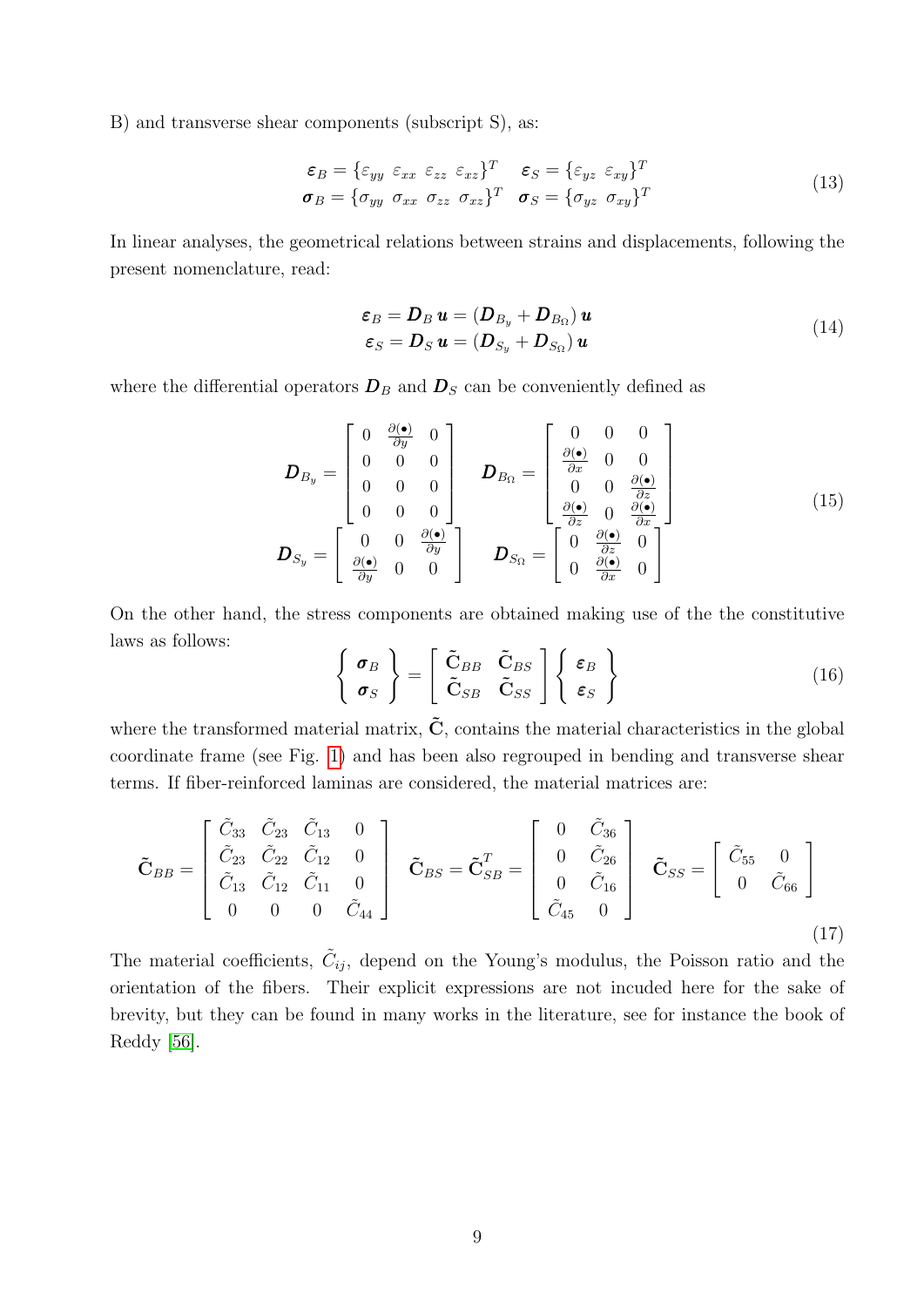#### 3.2 MITC elements

As in classical finite element formulations, in the CUF framework the problem unknowns are allocated at the structural nodes. The nodal displacement vector is expressed as:

$$
\mathbf{u}_{\tau i} = \{u_{x_{\tau i}} \ u_{y_{\tau i}} \ u_{z_{\tau i}}\}^T \quad \tau = 1, ..., M; \ i = 1, ..., n_{node}
$$
\n(18)

where M is the number of terms of the expansion and  $n_{node}$  stands for the number of nodes per element. Then, the displacement variables are interpolated along the beam axis by means of conventional 1D shape functions,  $N_i$ :

$$
\mathbf{u}_{\tau}(y) = N_i(y)\mathbf{u}_{\tau i} \qquad i = 1, \dots, n_{node} \tag{19}
$$

Standard Lagrangian beam elements including two, three and four nodes are considered for the purposes of the present work. The expressions of the interpolating functions,  $N_i$ , of these elements are, respectively:

$$
N_1 = \frac{1}{2}(1 - \xi), \quad N_2 = \frac{1}{2}(1 + \xi), \quad \begin{cases} \xi_1 = -1\\ \xi_2 = +1 \end{cases}
$$
 (20)

$$
N_1 = \frac{1}{2}\xi(\xi - 1), \quad N_2 = \frac{1}{2}\xi(\xi + 1), \quad N_3 = -(1 + \xi)(1 - \xi), \quad \begin{cases} \xi_1 = -1\\ \xi_2 = +1\\ \xi_3 = 0 \end{cases} \tag{21}
$$

$$
N_1 = -\frac{9}{16}(\xi + \frac{1}{3})(\xi - \frac{1}{3})(\xi - 1), \quad N_2 = \frac{9}{16}(\xi + \frac{1}{3})(\xi - \frac{1}{3})(\xi + 1), \quad \begin{cases} \xi_1 = -1\\ \xi_2 = +1\\ \xi_2 = +1\\ \xi_3 = -\frac{1}{3} \end{cases} (22)
$$
  

$$
N_3 = +\frac{27}{16}(\xi + 1)(\xi - \frac{1}{3})(\xi - 1), \quad N_4 = -\frac{27}{16}(\xi + 1)(r + \frac{1}{3})(\xi - 1), \quad \begin{cases} \xi_1 = -1\\ \xi_2 = +1\\ \xi_3 = -\frac{1}{3} \end{cases} (22)
$$

where the natural coordinate,  $\xi$ , goes from  $-1$  to  $+1$  and  $\xi_i$  denotes the position of the nodes in the natural coordinate system of the element.

In displacement-based finite formulations, the strain components are obtained directly from the displacement solutions through the geometrical relations (Eq. (14)). Making use of the CUF kinematic approximation (Eq.  $(2)$ ) and the FEM interpolation (Eq.  $(19)$ ), the bending and shear strain components can be computed:

$$
\varepsilon_B = F_\tau(\mathbf{D}_{B_y} N_i \mathbf{I}) \mathbf{u}_{\tau i} + (\mathbf{D}_{B_\Omega} F_\tau \mathbf{I}) N_i \mathbf{u}_{\tau i}
$$
  
\n
$$
\varepsilon_S = F_\tau(\mathbf{D}_{S_y} N_i \mathbf{I}) \mathbf{u}_{\tau i} + (\mathbf{D}_{S_\Omega} F_\tau \mathbf{I}) N_i \mathbf{u}_{\tau i}
$$
\n(23)

being **I** the  $3 \times 3$  identity matrix.

Conventional finite elements are often too stiff due to shear locking phenomena, and in particular when low-order shape functions are used. The MITC method tackles this numerical deficiency by interpolating separately the displacements and the transverse shear strains. According to the MITC premises, the transverse shear strains along the beam element are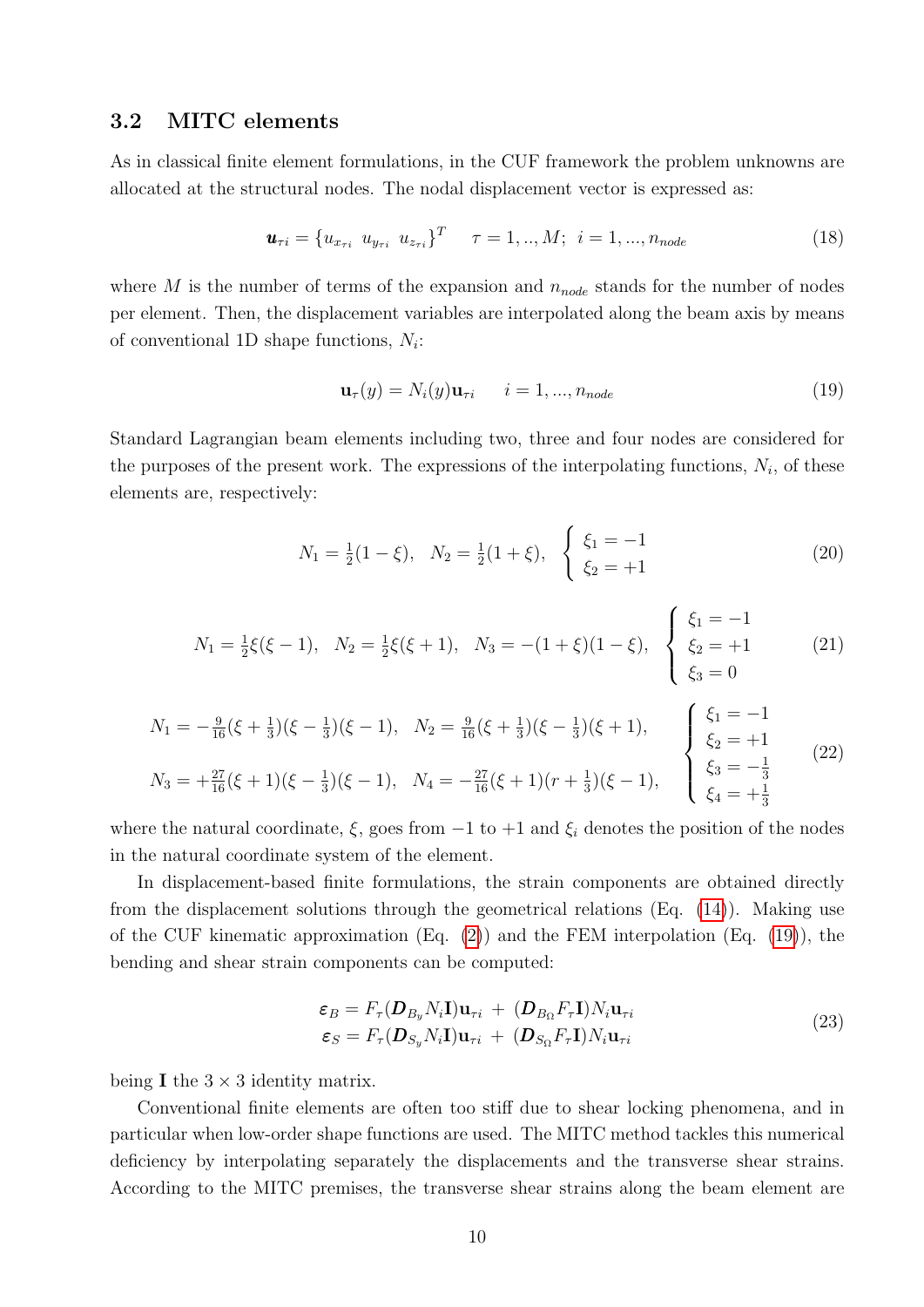

Figure 2: MITC element interpolations of shear strains.

assumed as:

$$
\bar{\varepsilon}_S = \bar{N}_m \, \varepsilon_{S_m} \qquad m = 1, \dots, n_{node} - 1 \tag{24}
$$

where m denotes summation over a set of points along the natural coordinate  $\xi$ , denoted to as tying points. These points are used to tie the interpolations of the displacements with the assumed strains.  $\varepsilon_{S_m}$  is the transverse shear strains vector computed at the tying points m by means of Eq. (23). Accordingly, the assumed shear strains vector,  $\bar{\epsilon}_s$ , is calculated using one tying point for 2-node elements, two for 3-node elements and three for 4-node elements, as shown in Fig. 2. One can see that transverse shear strains are assumed to be constant, linear or quadratically distributed, respectively. For the sake of completeness, the assumed interpolating functions,  $\bar{N}_m$ , are given in the following for two-, three-, and four-noded finite elements. Respectively,

$$
\bar{N}_1 = 1, \qquad \xi_T = 0 \tag{25}
$$

$$
\bar{N}_1 = -\frac{1}{2}\sqrt{3}(\xi - \frac{1}{\sqrt{3}}), \quad \bar{N}_2 = \frac{1}{2}\sqrt{3}(\xi + \frac{1}{\sqrt{3}}), \quad \begin{cases} \xi_{T_1} = -\frac{1}{\sqrt{3}}\\ \xi_{T_2} = \frac{1}{\sqrt{3}} \end{cases}
$$
\n(26)

$$
\bar{N}_1 = \frac{5}{6}\xi(\xi - \sqrt{\frac{3}{5}}), \quad \bar{N}_2 = -\frac{5}{3}(\xi - \sqrt{\frac{3}{5}})(\xi + \sqrt{\frac{3}{5}}), \quad \bar{N}_3 = \frac{5}{6}\xi(\xi + \sqrt{\frac{3}{5}}), \quad \begin{cases} \xi_{T_1} = -\sqrt{\frac{3}{5}}\\ \xi_{T_2} = 0\\ \xi_{T_3} = \sqrt{\frac{3}{5}} \end{cases}
$$
\n(27)

where  $\xi_{T_m}$  denotes the position of the tying points in the natural reference frame of the beam element. In the present work, the lector can verify that their location coincide with the Gauss points, although they are actually called Barlow points [57], which are known to provide the best accuracy when computing the strain values for these elements.

Now, introducing the expression of the shear strains of Eq. (23) into Eq. (24), one obtains:

$$
\bar{\boldsymbol{\varepsilon}}_{S} = \bar{N}_{m} F_{\tau} (\boldsymbol{D}_{S_{y}} N_{i} \mathbf{I})_{m} \mathbf{u}_{\tau i} + \bar{N}_{m} (\boldsymbol{D}_{S_{\Omega}} F_{\tau} \mathbf{I}) N_{i_{m}} \mathbf{u}_{\tau i}
$$
(28)

where  $N_{i_m}$  is the value that the shape function  $N_i$  takes at the tying point m in the natural coordinate system, and  $(D_{S_y}N_i\mathbf{I})_m$  refers to the value of the shape function derivatives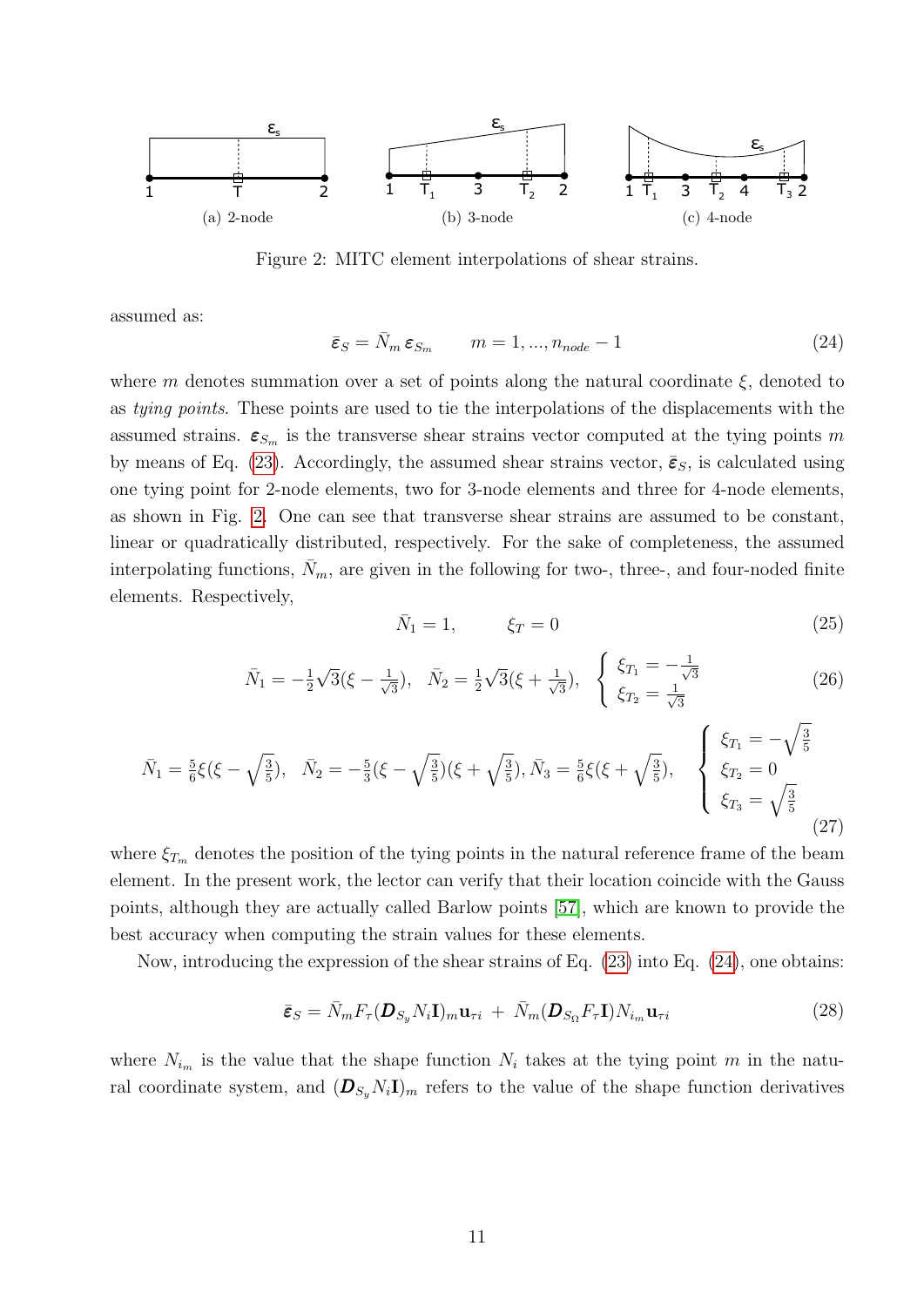evaluated also at the tying points. The stress field is then computed from Eq. (16), obtaining:

$$
\bar{\sigma}_{B} = \tilde{\mathbf{C}}_{BB} \left[ F_{\tau}(\mathbf{D}_{B_{y}} N_{i} \mathbf{I}) \mathbf{u}_{\tau i} + (\mathbf{D}_{B_{\Omega}} F_{\tau} \mathbf{I}) N_{i} \mathbf{u}_{\tau i} \right] \n+ \tilde{\mathbf{C}}_{BS} \left[ \bar{N}_{m} F_{\tau}(\mathbf{D}_{S_{y}} N_{i} \mathbf{I})_{m} \mathbf{u}_{\tau i} + \bar{N}_{m}(\mathbf{D}_{S_{\Omega}} F_{\tau} \mathbf{I}) N_{i_{m}} \mathbf{u}_{\tau i} \right] \n\bar{\sigma}_{S} = \tilde{\mathbf{C}}_{SB} \left[ F_{\tau}(\mathbf{D}_{B_{y}} N_{i} \mathbf{I}) \mathbf{u}_{\tau i} + (\mathbf{D}_{B_{\Omega}} F_{\tau} \mathbf{I}) N_{i} \mathbf{u}_{\tau i} \right] \n+ \tilde{\mathbf{C}}_{SS} \left[ \bar{N}_{m} F_{\tau}(\mathbf{D}_{S_{y}} N_{i} \mathbf{I})_{m} \mathbf{u}_{\tau i} + \bar{N}_{m}(\mathbf{D}_{S_{\Omega}} F_{\tau} \mathbf{I}) N_{i_{m}} \mathbf{u}_{\tau i} \right]
$$
\n(29)

#### 3.3 Stiffness matrix

The arrays of the structural problem, i.e stiffness matrix and loading vector, are derived from the principle of virtual displacements, which for static analyses can be written as:

$$
\delta L_{\text{int}} = \delta L_{\text{ext}} \tag{30}
$$

It states that the virtual variation of the internal work,  $L_{\text{int}}$ , must be equal to the virtual variation of the external work,  $L_{\text{ext}}$ . The former term is equivalent to the elastic strain energy, which for the purposes of the MITC approach can be expressed as

$$
\delta L_{int} = \int_{l} \int_{\Omega} \delta \varepsilon^{T} \sigma \, d\Omega \, dy = \int_{l} \int_{\Omega} (\delta \varepsilon_{B}^{T} \, \bar{\sigma}_{B} + \delta \bar{\varepsilon}_{S}^{T} \, \bar{\sigma}_{S}) \, d\Omega \, dy \tag{31}
$$

where  $\Omega$  and l are the surface of the cross-section and the length of the beam, respectively (see Fig. 1). Regarding the external work,  $L_{\text{ext}}$ , it can be derived for the case of a generic concentrated load  $\mathbf{P} = (P_x \quad P_y \quad P_z)$ , with no loss of generality, as follows:

$$
\delta L_{ext} = \boldsymbol{P} \, \delta \boldsymbol{u}^T \tag{32}
$$

Now introducing both bending and shear stresses of Eq. (29), the assumed transverse shear strains,  $\bar{\epsilon}_S$ , of Eq. (28) and the bending strains,  $\epsilon_B$ , of Eq. (23) into Eq. (31), and the CUF notation to Eq. (32), one obtains

$$
\delta L_{int} = \delta \mathbf{u}_{\tau i}^T \mathbf{K}^{\tau s i j} \mathbf{u}_{s j}
$$
  
\n
$$
\delta L_{ext} = F_{\tau} N_i \mathbf{P} \delta \mathbf{u}_{\tau i}^T
$$
\n(33)

where  $\mathbf{K}^{\tau s i j}$  is the 3 × 3 building block of the MITC stiffness matrix, denoted to as fundamental nucleus. Note that indexes i and  $\tau$  of Eq. (29) have been substituted for s and j to be formally coherent with Eq. (31). In the case of monoclinic materials materials (e.g. fiber-reinforced laminae with arbitrary orientations in the  $xy$ -plane), the nine components of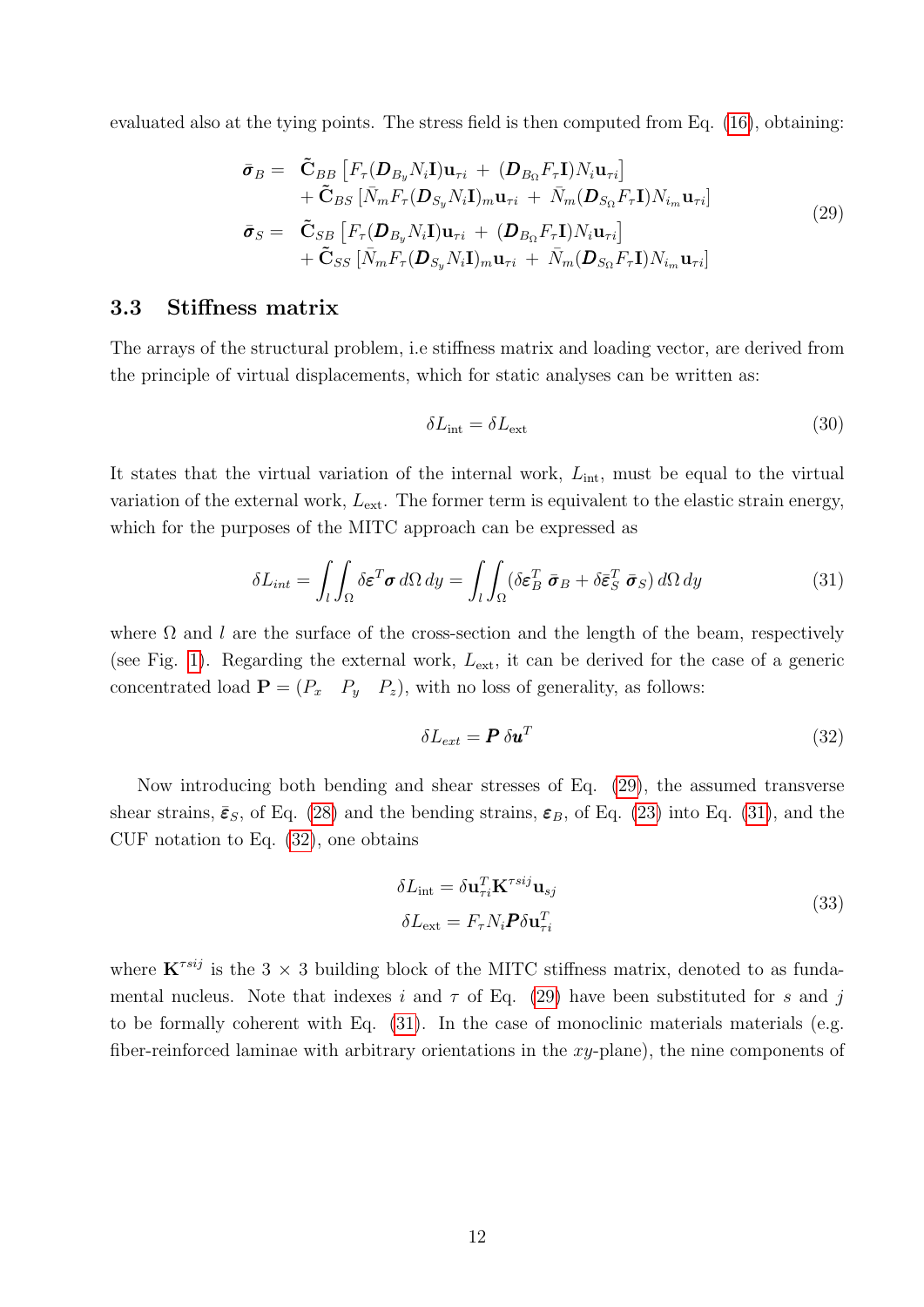the fundamental nucleus are:

$$
\begin{split} K_{xx}^{\pi s ij} &= \tilde{C}_{22} \int_{l} N_{i} N_{j} dy E_{\tau_{xx}s_{ix}} + \tilde{C}_{44} \int_{l} N_{i} N_{j} dy E_{\tau_{x}s_{ix}} + \tilde{C}_{26} \int_{l} N_{i} (N_{n} N_{(j_{y})_{n}}) dy E_{\tau_{xx}s} \\ &+ \tilde{C}_{26} \int_{l} (N_{m} N_{(i_{y})_{m}}) N_{j} dy E_{\tau_{5}s_{ix}} + \tilde{C}_{66} \int_{l} (N_{m} N_{(i_{y})_{m}}) (N_{n} N_{(j_{y})_{n}}) dy E_{\tau_{5}} \\ K_{xy}^{\pi s ij} &= \tilde{C}_{23} \int_{l} N_{i} N_{j_{y}} dy E_{\tau_{xx}s} + \tilde{C}_{45} \int_{l} N_{i} (N_{n} N_{j_{y}}) dy E_{\tau_{x}s_{ix}} + \tilde{C}_{26} \int_{l} N_{i} (N_{n} N_{j_{y}}) dy E_{\tau_{xx}s_{ix}} \\ &+ \tilde{C}_{36} \int_{l} (N_{m} N_{(i_{y})_{m}}) N_{j} dy E_{\tau_{5}} + \tilde{C}_{66} \int_{l} (N_{m} N_{(i_{y})_{m}}) (N_{n} N_{j_{0}}) E_{\tau_{5}} \\ &+ \tilde{C}_{16} \int_{l} N_{i} N_{j} dy E_{\tau_{xx}s_{ix}} + \tilde{C}_{44} \int_{l} N_{i} N_{j} dy E_{\tau_{5}s_{ix}} + \tilde{C}_{45} \int_{l} N_{i} (N_{n} N_{(j_{y})_{n}}) E_{\tau_{5}} \\ &+ \tilde{C}_{56} \int_{l} (N_{m} N_{(i_{y})_{m}}) N_{j} E_{\tau_{5}} \\ &+ \tilde{C}_{56} \int_{l} N_{i} N_{i} N_{j} dy E_{\tau_{5}} + \tilde{C}_{66} \int_{l} (N_{m} N_{i_{m}}) N_{j} dy E_{\tau_{5}s_{ix}} + \tilde{C}_{26} \int_{l} (N_{m} N_{i_{m}}) N_{j} dy E_{\tau_{5}s_{ix}} \\ &+ \tilde{C}_{56
$$

where the  $(i, j)$  subscripts correspond to the element nodes and  $(\tau, s)$  to the expansion terms of the beam theory. The comma indicates partial derivative with respect to  $x, y$  and  $z$ . On the other hand, the  $(m, n)$  subscripts refer to the tying points. Using this notation,  $N_m$  stands for the m-th assumed interpolating function of the shear strains, whereas  $N_{(i,y)_m}$  refers to the derivative with respect to y of the standard shape function  $N_i$  evaluated at the tying point m, or, equivalenty,  $N_{i,y}(T_m)$ . For the shake of simplicity, the integrals over the cross-section domain,  $\Omega$ , are represented by E terms, whose explicit expressions can be found in Appendix A. For further information on the construction of the problem arrays for general cases, the reader is refered to the book of Carrera et al. [42].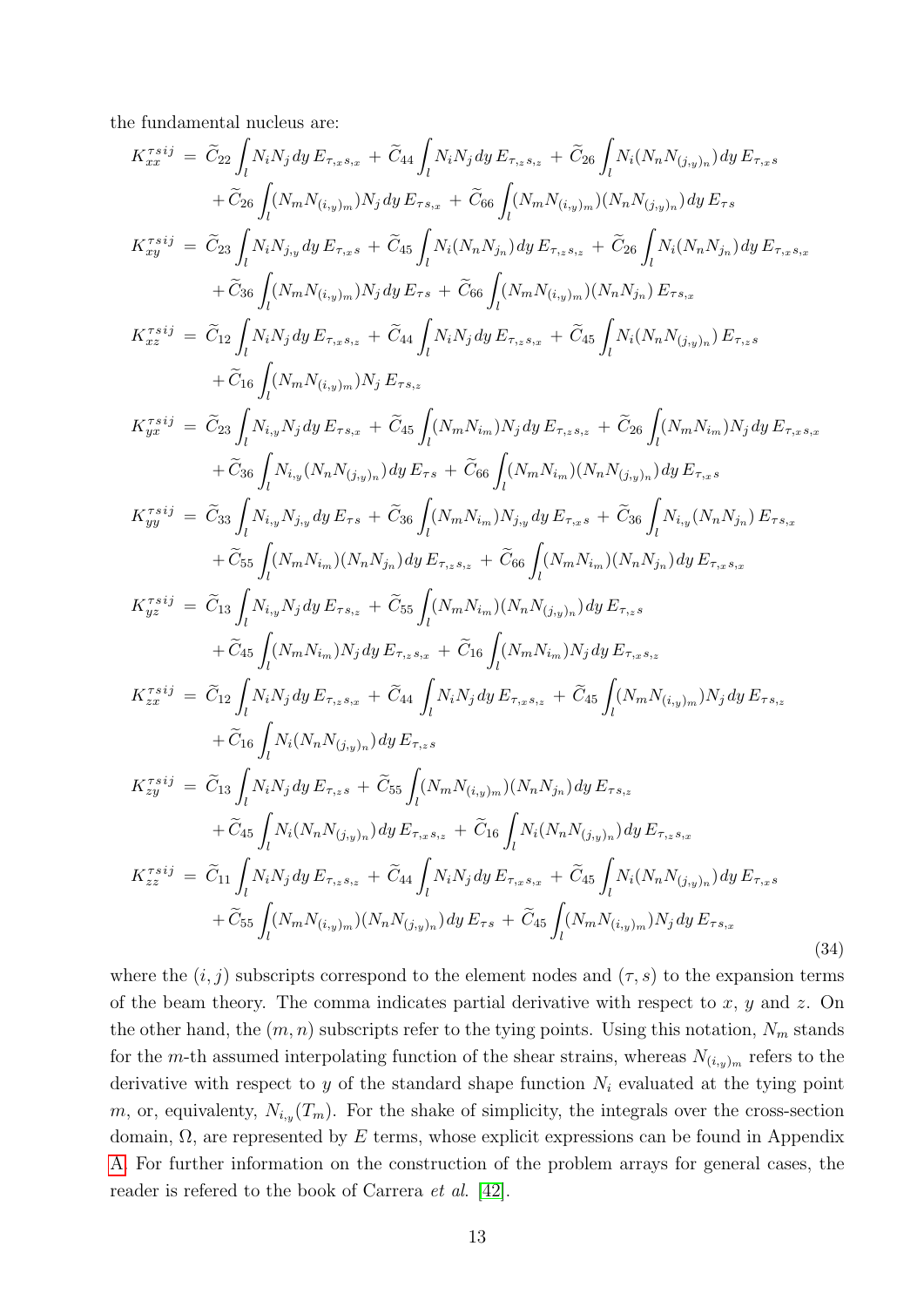For the obtention of locking-free MITC elements, the integrals of the shear terms in Eq. (34) account for the assumed interpolating functions,  $N_m$  and  $N_n$ , which are one order inferior to those of the bending components. In this manner, a reduced-order set of shape functions is employed to approximate the transverse shear strains while a full integration is performed for all the stiffness components, avoiding the numerical issues that may raise when reduced integration schemes are employed. As a final remark, one can notice that in the CUF framework, any beam model, classical to higher-order, can be straightforwardly formulated by only expanding appropriately the fundamental nucleus on  $(i, j) = 1, ..., n_{node}$ and  $(\tau, s) = 1, ..., M$  to obtain the stiffness matrix. In fact, the formal expressions of the fundamental nucleus are independent of the order and class of theory of structure, represented by  $F_{\tau}$ , which can be automatically introduced as an user input of the problem.

### 4 Numerical results

The capabilities of the present formulation are assessed through several numerical examples. First, a cantilever square beam, for which an analytical solution is available, is solved using a single beam element of different configurations and the performance of the MITC method is compared against classical integration schemes. Secondly, the proposed beam elements are tested under different loading cases, including bending, torsion and bending-torsion. Then, the advantages of the MITC method for the accurate analysis of laminated components through layer-wise models are presented. Finally, a thin-walled L-angle beam is considered and the solutions are compared to 1D, 2D and 3D commercial models, showing the remarkable performance of the present finite element when implemented with high-order theories of structure.

#### 4.1 Single beam element

A simple beam problem is considered first to test the bending and shear capabilities of Lagrange-class 1D elements in a relatively short structure. The example consists in a cantilever beam loaded at the free edge with a vertical point load, see Fig. 3. The dimension of the square cross-section,  $b$ , is equal to 0.1 m, whereas the length,  $L$ , is equal to 1 m, being the slenderness ratio,  $L/h$ , as high as 10. A single beam element is used to solve the numerical problem and to assess the capabilities of the MITC method. The vertical load has a magnitude of −100 N and it is applied at the center of the cross-section. The material properties correspond to an Aluminum alloy, with the following characteristics: Young modulus, E, equal to 75 GPa and the Poisson ratio,  $\nu$ , equal to 0.33. Bilinear and quadratic beam theories are considered by employing L4 and L9 Lagrange-based expansions as  $F_{\tau}$ .

The analytical solution of this problem can be obtained from the classical beam theories.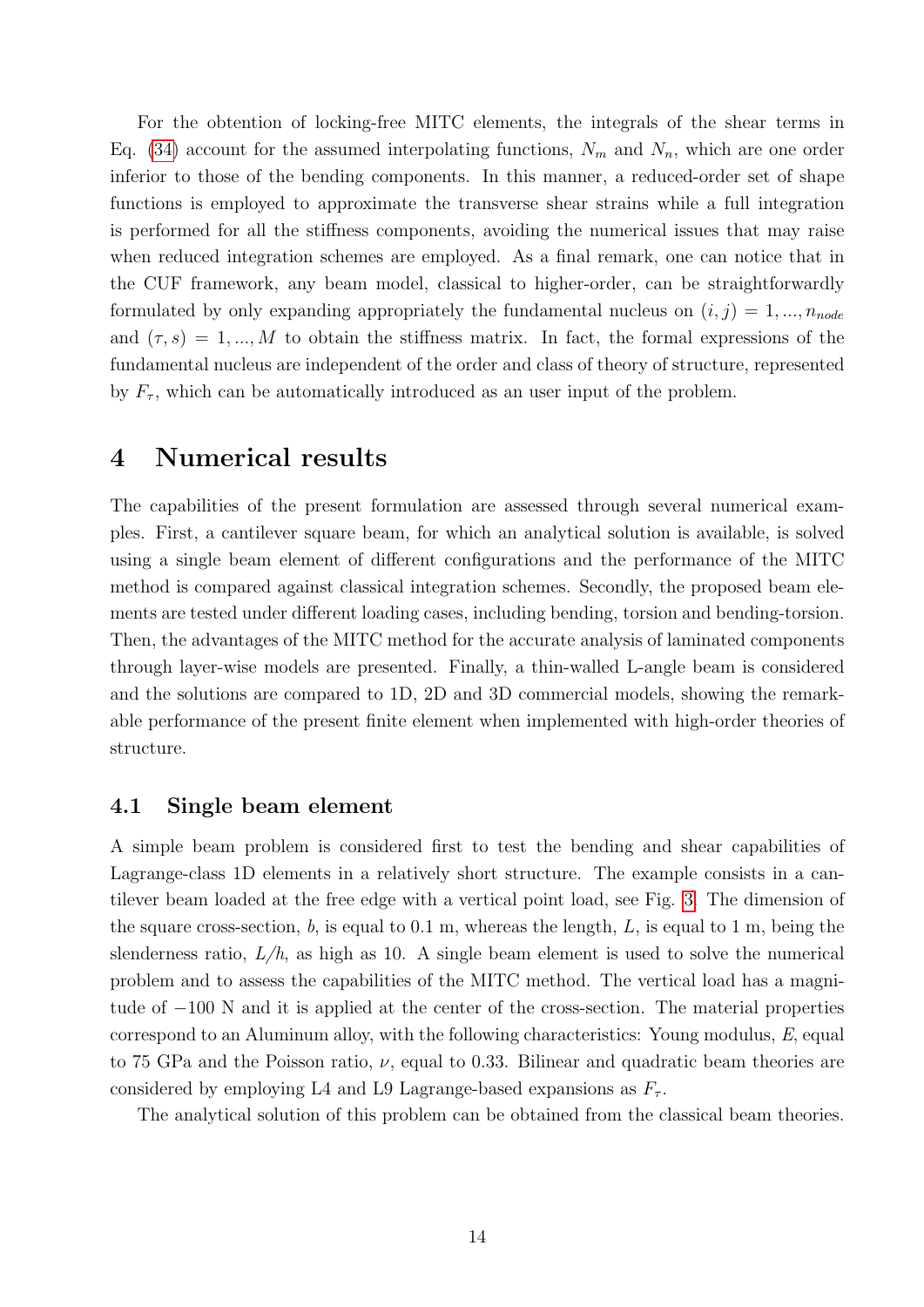

Figure 3: A single two-node beam element representing a cantilever beam.

Using the Timoshenko's theory, the vertical displacementa at the tip results:

$$
u = u_{z_b} + u_{z_s} = \frac{F_z L^3}{3EI} + \frac{F_z L}{AG} = -5.369 \times 10^{-5} m,
$$
\n(35)

On the other hand, the shear stress distribution along the z-axis is obtained from the following formula:

$$
\sigma_{yz}(z) = -\frac{F_z S_x(z)}{Ib},\tag{36}
$$

where  $S_x(z) = \int_A z dA$  correspond to the first momentum of area and I is the moment of inertia of the section. Accordingly to Eq. (36), the maximum shear stress is located in  $z = 0$ and it is given by:

$$
\sigma_{yz}(z=0) = -\frac{3F_z}{2A} = -1.500 \times 10^4 Pa.
$$
\n(37)

The attention is focused here on how the shear locking affects beam elements derived from different integration schemes. Four integration methods have been considered: full, reduced, selective reduced and mixed integration (MITC), which have already been introduced in Section 1. The first three classes are well-known in the FEM field and they are extensively employed in commercial softwares. Table 1 shows the results of vertical displacements and transverse stresses case for linear, quadratic and cubic beam elements (B2, B3 and B4, respectively). The displacements are evaluated at the center of the tip cross-section, whereas the shear stresses,  $\sigma_{uz}$ , are measured also at the center of the section correspondent to each one of the nodes of the elements. In addition, the distribution of shear stresses along the beam axis for the linear L4 model is shown for all the models considered in Fig. 4.

Some remarks can be outlined from these results:

- Obviously, the higher is the number of beam nodes, i.e. the polynomial order of the shape functions, the better is the approximation in terms of vertical displacements. This applies also to the polynomial order of the expansion functions of the cross-section domain. In fact, the L9 model (quadratic) computes higher displacements than the L4 model (bilinear).
- All beam elements show locking when full integration schemes are employed. This deficiency is more clear for the linear 2-node element, in which the values of displacements are close to zero at the tip. The use of reduced integration mitigates the issue, leading to a less stiff behaviour in particular when three and four-node elements are chosen.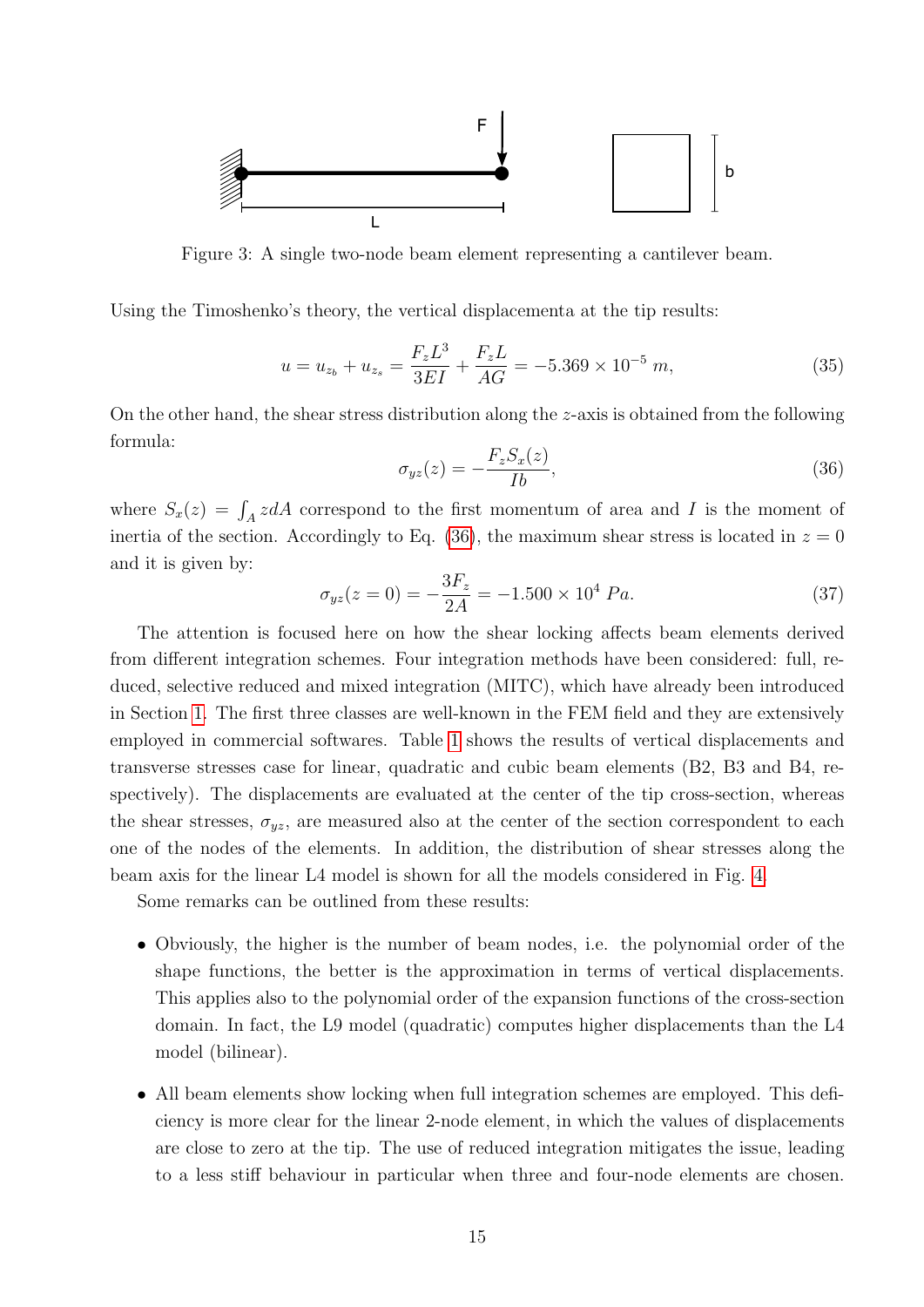|                |           | L <sub>4</sub> model      |           |          |                                 | $L9 \text{ model}$       |                           |            |                                 |                          |                          |
|----------------|-----------|---------------------------|-----------|----------|---------------------------------|--------------------------|---------------------------|------------|---------------------------------|--------------------------|--------------------------|
|                |           | $u_{\star} \times 10^5$ m |           |          | $\sigma_{yz} \times 10^{-4}$ Pa |                          | $u_{\star} \times 10^5$ m |            | $\sigma_{yz} \times 10^{-4}$ Pa |                          |                          |
|                |           | $y = L$                   | Node 1    | Node 2   | Node 3                          | Node 4                   | $y = L$                   | Node 1     | Node 2                          | Node 3                   | Node 4                   |
| B <sub>2</sub> | Full      | $-0.138$                  | $-3.902$  | 1.902    | $\overline{\phantom{a}}$        |                          | $-0.139$                  | $-3.915$   | 1.910                           | $\overline{\phantom{a}}$ |                          |
|                | Reduced   | $-3.382$                  | $-95.367$ | 93.367   | $\overline{\phantom{a}}$        | $\sim$                   | $-4.035$                  | $-113.770$ | 111.684                         | $\overline{\phantom{a}}$ |                          |
|                | Selective | $-3.193$                  | $-90.037$ | 88.037   | $\overline{\phantom{a}}$        | ٠                        | $-3.606$                  | $-101.664$ | 99.605                          | $\overline{\phantom{a}}$ |                          |
|                | MITC      | $-3.193$                  | $-1.000$  | $-1.000$ | $\overline{\phantom{a}}$        | ۰                        | $-3.606$                  | $-1.029$   | $-1.029$                        | $\sim$                   |                          |
| B <sub>3</sub> | Full      | $-3.424$                  | $-4.935$  | 0.967    | $-4.935$                        | ٠                        | $-3.942$                  | $-4.667$   | 0.810                           | $-4.603$                 |                          |
|                | Reduced   | $-4.492$                  | $-32.355$ | 14.678   | $-32.355$                       | $\overline{\phantom{a}}$ | $-5.363$                  | $-38.485$  | 17.687                          | $-38.056$                |                          |
|                | Selective | $-4.175$                  | $-27.889$ | 12.445   | $-27.889$                       | $\sim$                   | $-4.663$                  | $-28.628$  | 12.771                          | $-28.431$                |                          |
|                | MITC      | $-4.175$                  | $-1.000$  | $-1.000$ | $-1.000$                        | $\sim$                   | $-4.663$                  | $-1.094$   | $-0.996$                        | $-0.898$                 | $\overline{\phantom{m}}$ |
| <b>B</b> 4     | Full      | $-4.311$                  | $-0.289$  | $-1.290$ | $-0.710$                        | $-1.711$                 | $-4.950$                  | 0.386      | $-1.582$                        | $-0.357$                 | $-2.581$                 |
|                | Reduced   | $-4.488$                  | $-0.841$  | $-1.065$ | $-0.935$                        | $-1.159$                 | $-5.359$                  | $-0.849$   | $-1.135$                        | $-0.694$                 | $-2.005$                 |
|                | Selective | $-4.319$                  | 1.497     | $-2.017$ | 0.017                           | $-3.497$                 | $-4.988$                  | 4.334      | $-3.248$                        | 1.327                    | 6.659                    |
|                | MITC      | $-4.319$                  | $-1.000$  | $-1.000$ | $-1.000$                        | $-1.000$                 | $-4.988$                  | $-1.228$   | $-0.982$                        | $-0.939$                 | $-1.097$                 |

Table 1: Results of displacements and shear stresses,  $\sigma_{yz}$ , for various models and integration schemes at the center point of the cross-section.



Figure 4: Shear stresses,  $\sigma_{yz}$ , along the beam axis for a L4 model.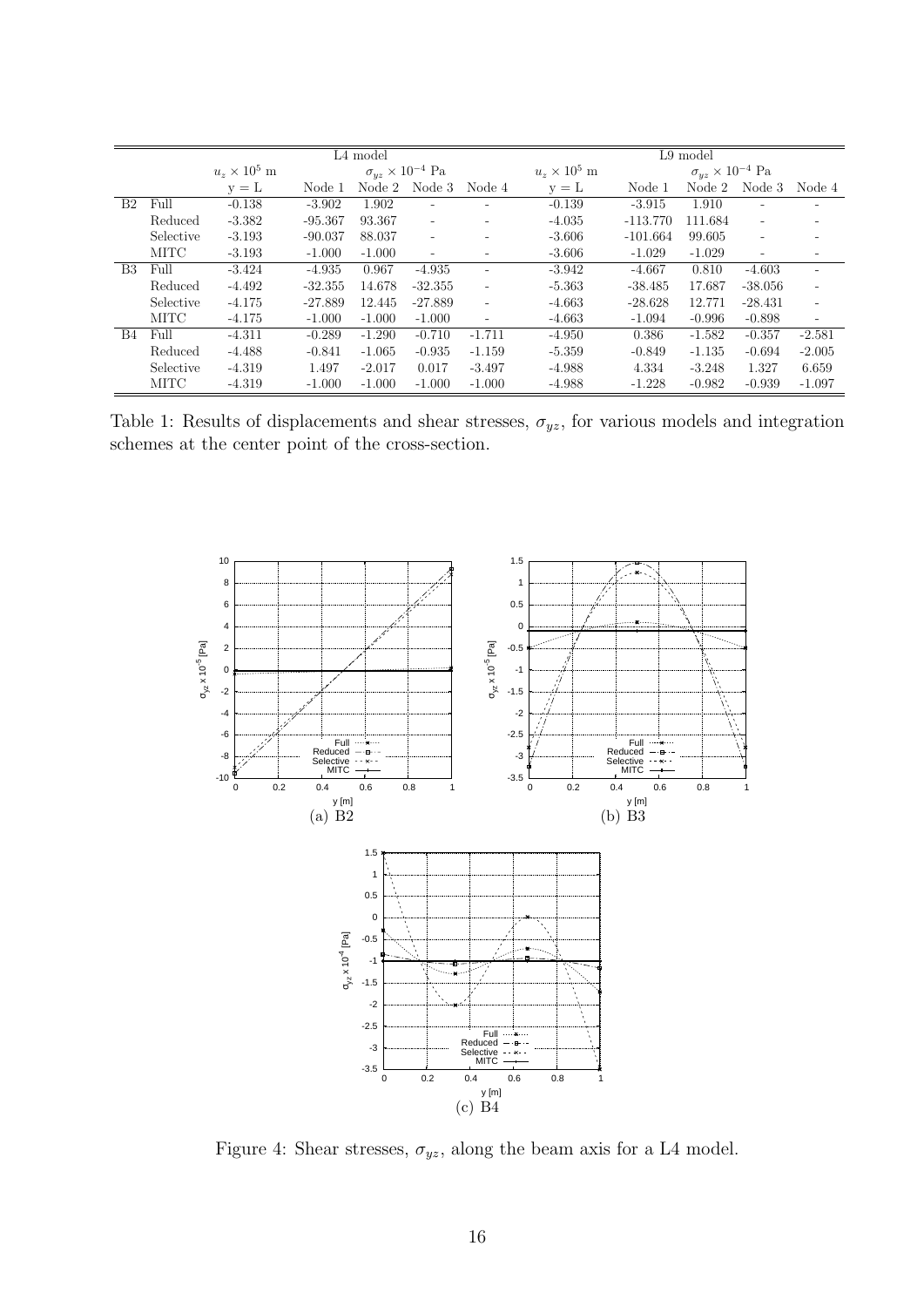Selective and MITC integration schemes provide the same solutions in terms of vertical displacements.

- As it is commonly known, high-order finite elements are a good choice to reduce the diffusion of numerical errors. In the present analysis, it has been demonstrated that its use is indicated to overcome the shear locking.
- Regarding the stress solutions, Fig. 4 shows that MITC elements are the only ones that compute constant values of  $\sigma_{yz}$  along the axis, which, according to the theory of elasticity, is the expected behavior for pure-bending problems. On the other hand, highly oscillating solutions are obtained when other integration methods are employed. The error in the shear stress solutions for reduced integration methods can be of orders of magnitude, which prevents its use if one wants to obtain reliable solutions of the complete stress field.

Equation (36) suggests that the distribution of shear stresses along the z-direction should be quadratic. Therefore, if one wants to approximate the stress field with enough accuracy it is necessary to enrich the kinematic field with higher-order terms. This can be accomplished, for instance, by employing refined HLE theories of structure. The higher-order polynomial expansions employed by HLE models, together with the mixed interpolation of tensorial components, allow us to represent any distribution of strains/stresses over the cross-section of the structure. Figure 5 shows the distribution of shear stresses through the thickness  $(z$ axis) for a four-node MITC element at 33 % of the length, coinciding with the second beam node, employing different HLE models of increasing order. As expected, linear (HL1) and quadratic (HL2) expansions do not respect the stress-free conditions at the boundaries. On the other hand, higher-order expansions are in good agreement the solutions calculated from the analytical expression.

## 4.2 Square cross-section beam under bending, torsion and bendingtorsion loadings

A similar structure of the previous section is considered and meshed with an increasing number of finite elements to study the convergence rates of the different integration methods. The length,  $L$ , is equal to 2 m, and the section dimension,  $b$ , is 0.2 m. For the second analysis case, a vertical point force is applied at the free end, being its magnitude  $F_z = 200$  N. A quadratic L9 model is chosen for the cross-sectional expansions and linear B2 finite elements are employed to mesh the beam axis. The results, shown in Fig. 6, assess the faster convergence in terms of displacements of the reduced integration scheme. The full integration lead to very stiff elements that show much slower rates of convergence. It is also remarkable how selective integration solutions adopt exactly the same trend that MITC elements, although, as it has been demonstrated before, they lack on representing the correct shear components of stresses.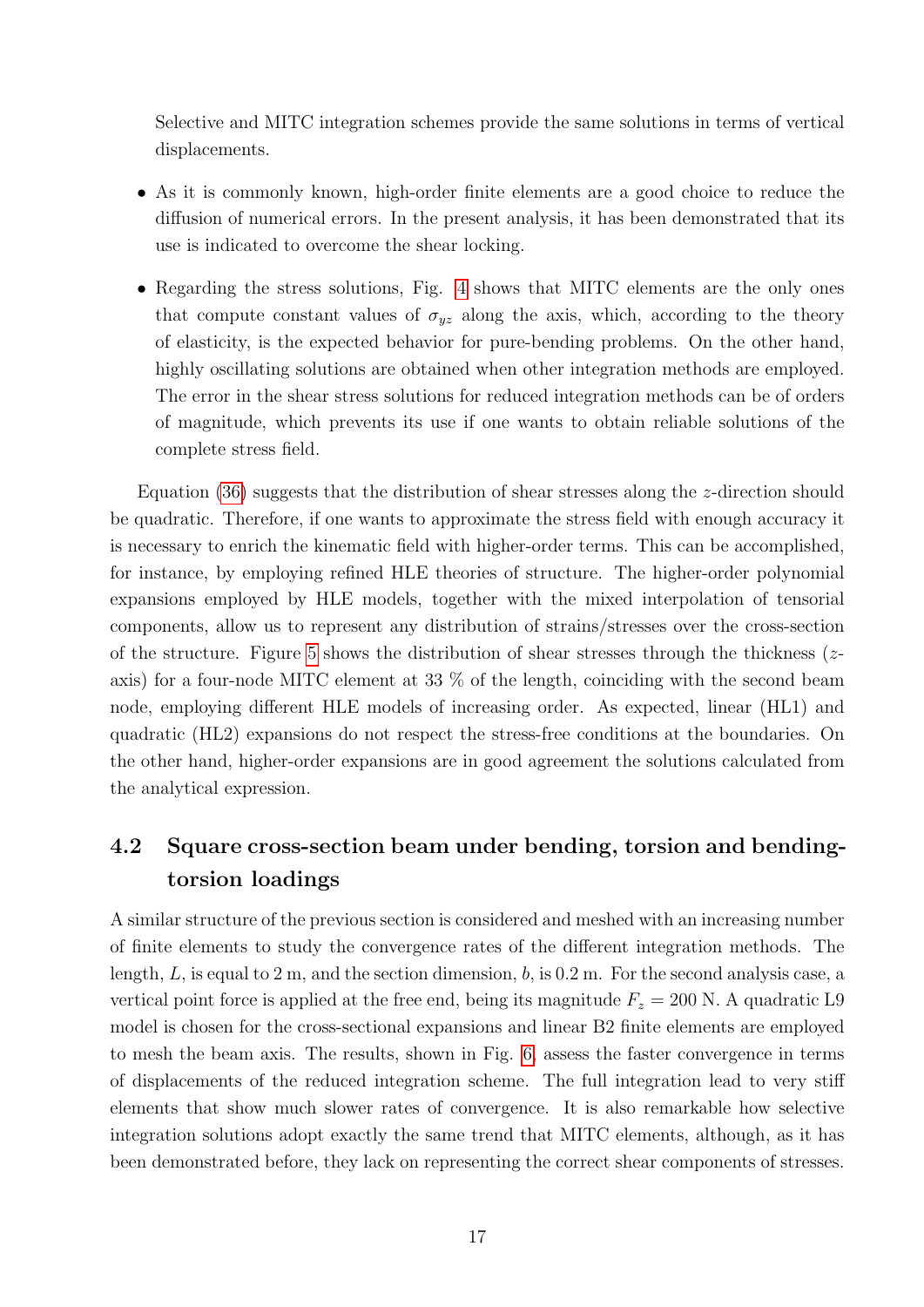

Figure 5: Shear stresses,  $\sigma_{yz}$ , along the z-axis for the MITC4 beam model and various hierarchical expansions at  $y = L/3$ .

Based on this results, a conservative choice of 100 2-node MITC elements is used for the next examples of this assessment.

The focus is now centered on the assessment of the accuracy of MITC high-order beam elements for different load cases. First, a torsional load is applied at the tip section by means of two opposite point loads of magnitude  $F_z = 50$  N, as it is shown in Fig. 7 (a). The results in terms of displacements and shear stresses are addressed in Table 2. The number of degrees of freedom of each model is also included in the last column. Solutions from LE and HLE models are presented and compared with other results from Carrera and Pagani [39]. The analytical solutions for the displacement and maximum shear stress have been calculated from the well-known formulas [58]:

$$
\theta = \frac{TL}{GJ_t}; \qquad \sigma_{yz} \simeq \frac{T}{0.208b^3} \tag{38}
$$

where  $\theta$  is the torsion angle, T the torque load, G the shear modulus and  $J_t$  the torsional moment of inertia, approximated as  $J_t \simeq 0.1406b^4$ . It is clear from Table 2 that at least a third order expansion on the cross-section plane is required for CUF models to compute accurately the correct displacement field due to the warping phenomena that occurs under torsional loads. In fact, Lagrange-type models L4 and L9 do not provide good results. It should be mentioned that this issue could be solved by using higher-order Lagrange polynomials or by incrementing the number of Lagrange expansion domains over the cross-section, which would lead to a piecewise interpolation of the mechanical variables on the  $xz$ -plane, enabling the model to capture more complex deformations. The same can also apply to the HLE theories, but, in these models, the hierarchical characteristics of the expansion terms allow one to easily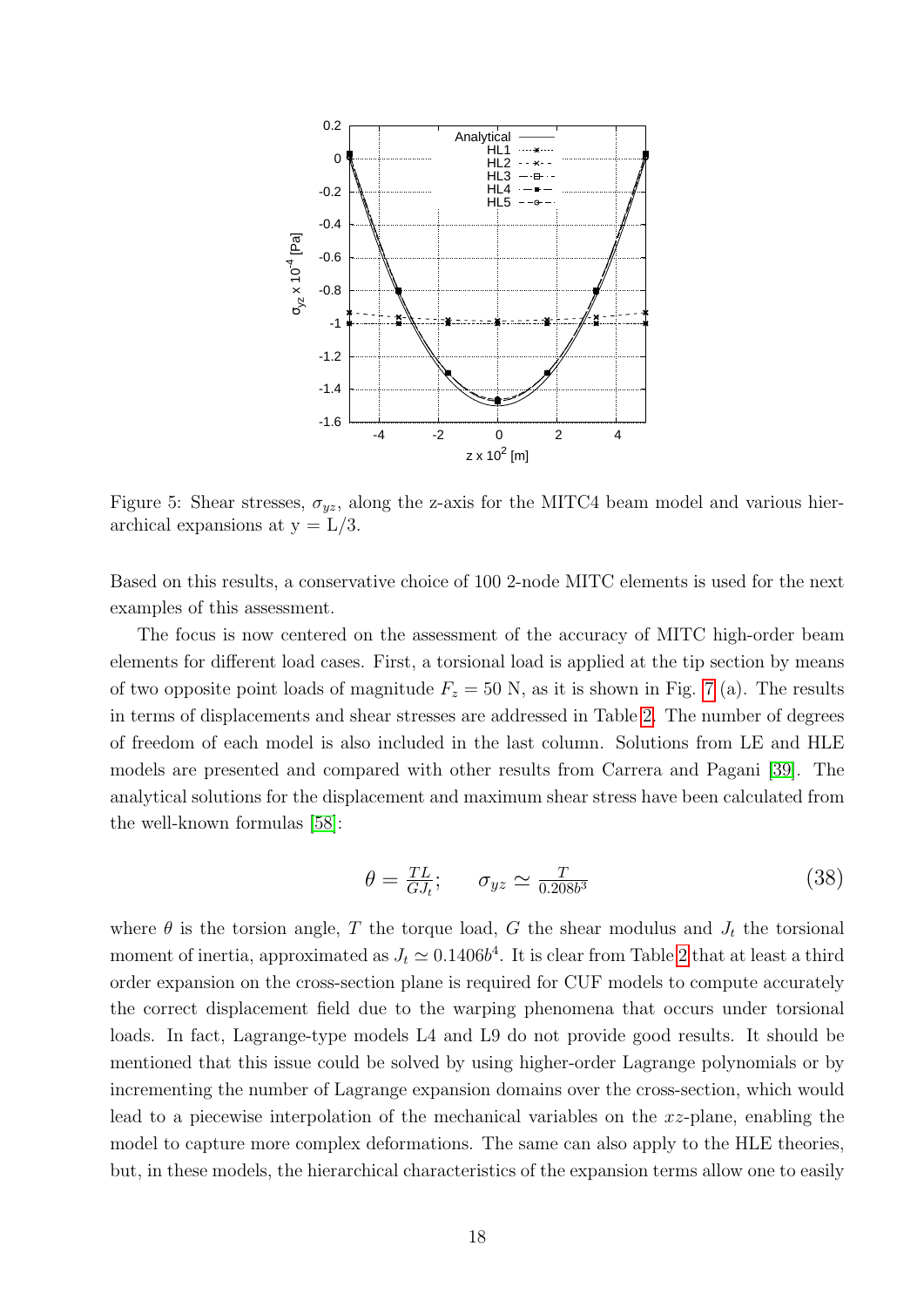

Figure 6: Vertical displacement,  $u_z$ , at the tip of the square beam for an increasing number of 2-node elements and the different integration schemes considered.



Figure 7: Tip cross-section for the different load cases.

enrich the kinematics by only increasing the polynomial order. Thanks to this capability, HLE can provide very accurate solutions with no need of cross-section refinements.

Another load case is considered to study the behavior of the present model under bendingtorsion. To achieve this scope, a single point load with a magnitude of  $F<sub>z</sub> = 50$  N is applied at the left top corner of the cross-section, see Fig. 7 (b). Table 3 shows the solutions for the vertical displacements and maximum shear stresses at different evaluation points. Again, the results obtained from LE and HLE models are compared against analytical, classical and Taylor-based theories from [39]. The analytical formulas for pure-bending, shear and torsion have been already included in the previous section (Eqs.  $(35)$ ,  $(36)$ ) and  $(38)$ ). The results show that the use of MITC beam elements, together with high-order expansions over the xz-plane, leads to models that are able to capture the actual deformation of the structure and the accurate state of stress under different load conditions.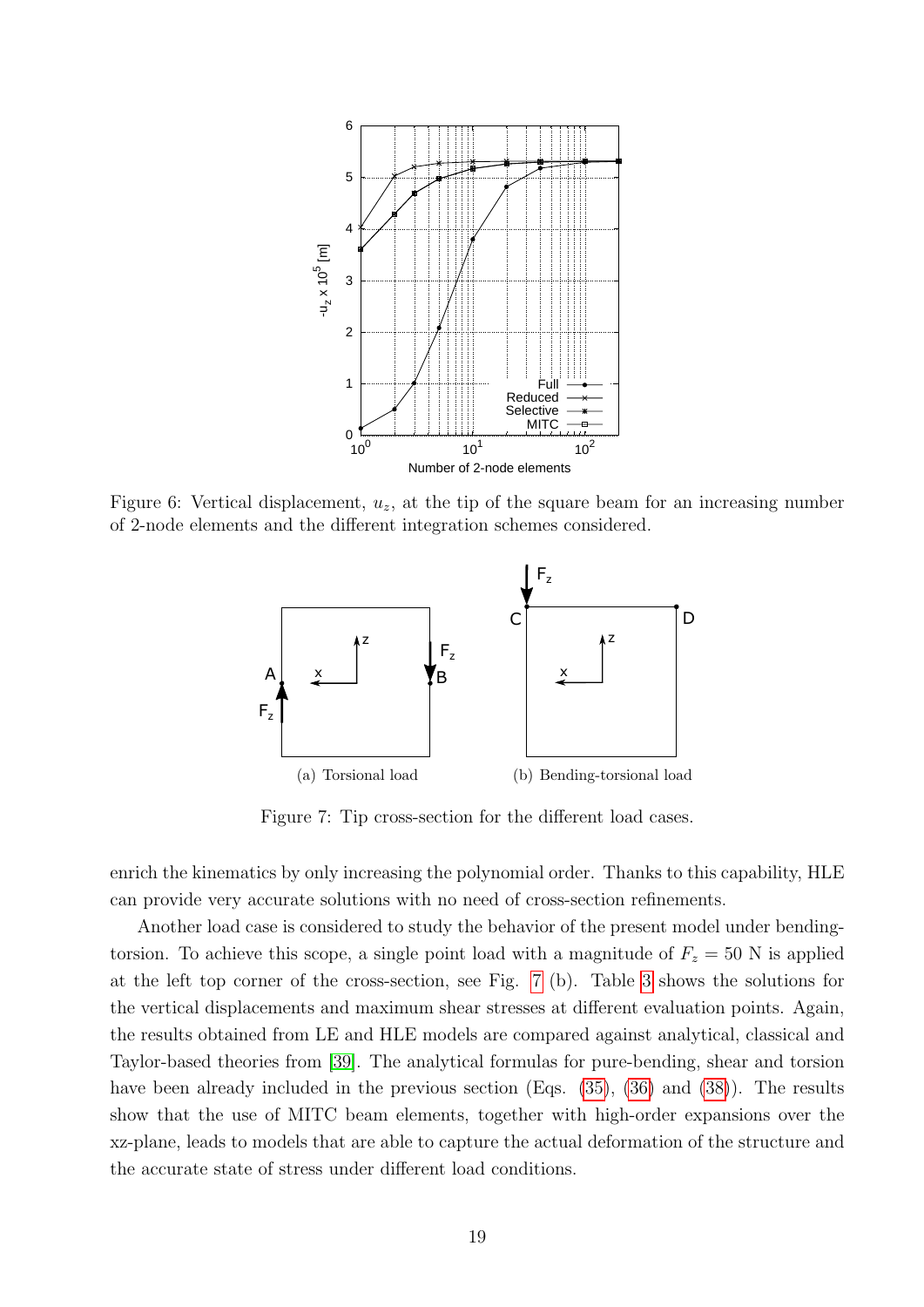| Model          | $u_z \times 10^6$ m | $\sigma_{yz} \times 10^3$ MPa DOFs |      |  |  |  |  |
|----------------|---------------------|------------------------------------|------|--|--|--|--|
|                | at $y=L$            | at $y=L/2$                         |      |  |  |  |  |
| Analytical     | 0.315               | 6.009                              |      |  |  |  |  |
| TE models [39] |                     |                                    |      |  |  |  |  |
| 6-DOF          | 0.266               | 3.750                              | 126  |  |  |  |  |
| $N=1$          | 0.271               | 3.750                              | 189  |  |  |  |  |
| $N=2$          | 0.274               | 3.750                              | 1818 |  |  |  |  |
| $N=3$          | 0.285               | 3.750                              | 3030 |  |  |  |  |
| $N=4$          | 0.332               | 6.168                              | 4545 |  |  |  |  |
| $N=5$          | 0.345               | 6.168                              | 6363 |  |  |  |  |
| LE models      |                     |                                    |      |  |  |  |  |
| L4             | 0.273               | 3.747                              | 1212 |  |  |  |  |
| L9             | 0.278               | 3.750                              | 2727 |  |  |  |  |
| HLE models     |                     |                                    |      |  |  |  |  |
| HL1            | 0.273               | 3.747                              | 1212 |  |  |  |  |
| HL2            | 0.278               | 3.748                              | 2424 |  |  |  |  |
| HL3            | 0.331               | 6.167                              | 3636 |  |  |  |  |
| HL4            | 0.335               | 6.164                              | 5151 |  |  |  |  |
| HL5            | 0.345               | 6.069                              | 6969 |  |  |  |  |

Table 2: Results of vertical displacements,  $u_z$ , and shear stresses,  $\sigma_{yz}$ , at Point A obtained with MITC2 elements for various theories of structures. Square beam under torsional load.

#### 4.3 Asymmetric laminated beam

The numerical error introduced by the shear locking can be of major importance when dealing with laminated structures, in which an accurate description of the stress/strain state is of fundamental importance for verification purposes. In this context, a cantilever beam consisting in a two-layer asymmetric [0°, 90°] cross-ply is considered in this section. This structural problem, represented in Fig. 8, was already studied by Pagani et al. [54]. The geometrical dimensions are:  $b = 0.2$  m,  $h = 0.1$  m and  $L = 2$  m. Both laminae have the same thickness, equal to  $h/2$ , and the material properties, given in a dimensionless form, are:  $E_L/E_T = 25$ ,  $\nu_{LT} = \nu_{TT} = 0.25, G_{LT}/G_{TT} = 0.25$ , where the subscript L correspond to the fiber direction and T refer to the normal direction. The beam is loaded at the free-tip with four point forces of the same magnitude,  $F_z = 25$  N, as shown in Fig. 8.

The present assessment is focused on the effects of the longitudinal mesh discretization and the integration scheme on the goodness of the solutions, with a focus on the shear components of the stress field. First, a distribution of 4 quadratic beam elements (B3) is employed along the beam axis and the different integration schemes are accounted for. A layer-wise method is employed to describe the cross-section, using one expansion domain of fifth-order (HL5) per layer. The results of displacements and stresses at various points are shown in Table 4, together with solid element solutions obtained with the commercial software MSC Nastran, used here as a reference. The solid model is generated with a mesh of 8-node brick elements (HEX8) with a distribution of 10 elements per layer through-the-thickness direction. Figure 9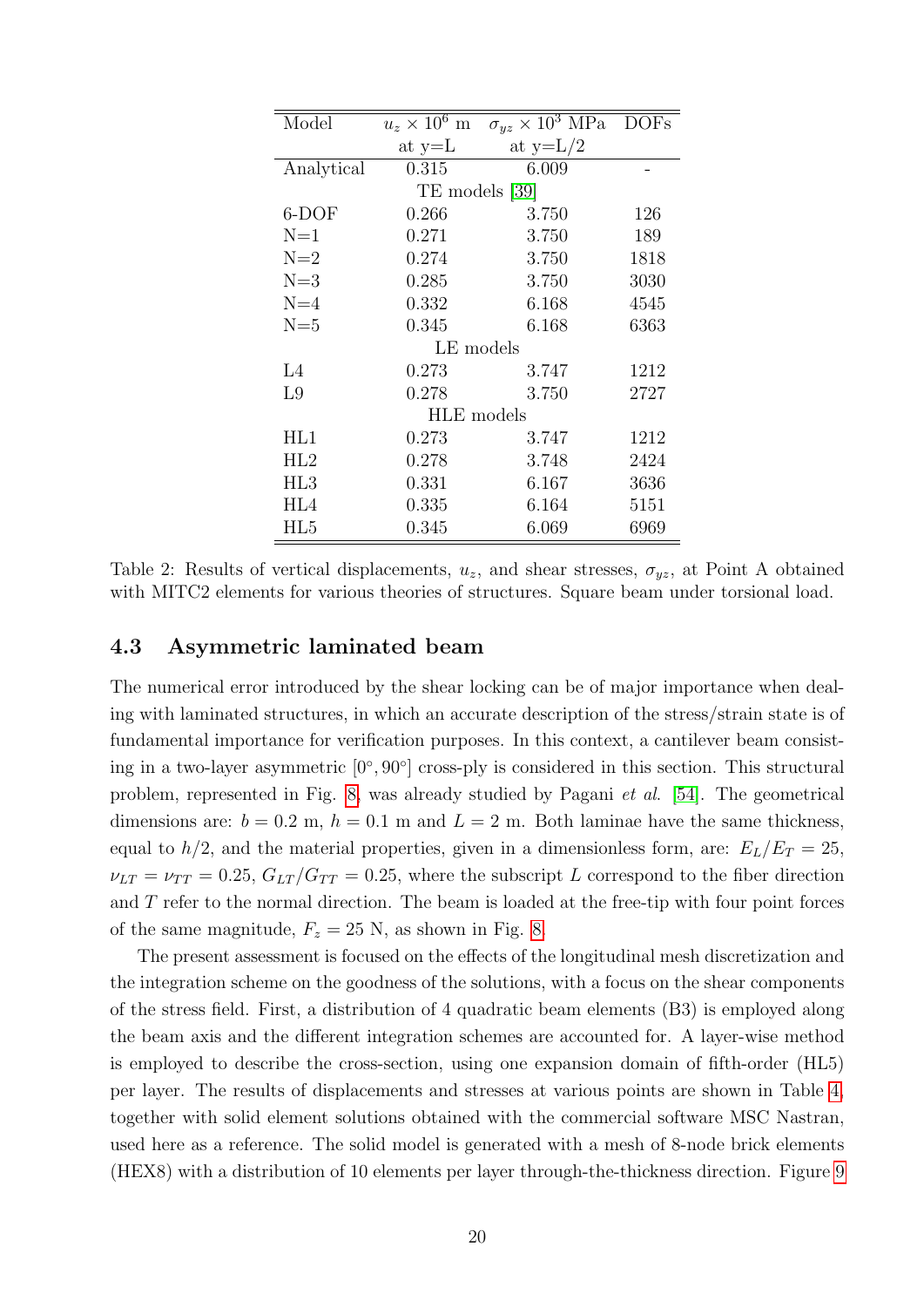| Model                |                       | $-u_z \times 10^5 \text{ m}$ $-u_z \times 10^5 \text{ m}$ | $-\sigma_{yz}\times 10^3$ MPa |  |  |  |  |
|----------------------|-----------------------|-----------------------------------------------------------|-------------------------------|--|--|--|--|
|                      |                       | at Point C, $y=L$ at Point D, $y=L$                       | $y=L/2$                       |  |  |  |  |
| Analytical solutions |                       |                                                           |                               |  |  |  |  |
| Pure bending         | 1.333                 | 1.333                                                     | $\overline{0}$                |  |  |  |  |
| $+$ shear            | 1.342                 | 1.342                                                     | 1.875                         |  |  |  |  |
| $+$ torsion $\,$     | 1.358                 | 1.326                                                     | 4.879                         |  |  |  |  |
|                      | Classical models [39] |                                                           |                               |  |  |  |  |
| <b>EBBM</b>          | 1.333                 | 1.333                                                     | $\overline{0}$                |  |  |  |  |
| TBM                  | 1.342                 | 1.342                                                     | 1.250                         |  |  |  |  |
|                      |                       | TE models [39]                                            |                               |  |  |  |  |
| 6-DOF                | 1.355                 | 1.329                                                     | 3.125                         |  |  |  |  |
| $N=1$                | 1.382                 | 1.355                                                     | 3.125                         |  |  |  |  |
| $N=2$                | 1.344                 | 1.314                                                     | 3.358                         |  |  |  |  |
| $N=3$                | 1.350                 | 1.316                                                     | 4.008                         |  |  |  |  |
| $N=4$                | 1.358                 | 1.315                                                     | 5.217                         |  |  |  |  |
| $N=5$                | 1.363                 | 1.315                                                     | 5.271                         |  |  |  |  |
| LE models            |                       |                                                           |                               |  |  |  |  |
| L4                   | 1.130                 | 1.101                                                     | 3.125                         |  |  |  |  |
| L <sub>9</sub>       | 1.349                 | 1.316                                                     | 3.461                         |  |  |  |  |
| HLE models           |                       |                                                           |                               |  |  |  |  |
| HL1                  | 1.130                 | 1.101                                                     | 3.125                         |  |  |  |  |
| HL2                  | 1.348                 | 1.315                                                     | 3.461                         |  |  |  |  |
| HL <sub>3</sub>      | 1.355                 | 1.312                                                     | 5.217                         |  |  |  |  |
| HL4                  | 1.360                 | 1.315                                                     | 5.221                         |  |  |  |  |
| HL5                  | 1.364                 | 1.315                                                     | 5.224                         |  |  |  |  |

Table 3: Results of vertical displacements,  $u_z$ , and shear stresses,  $\sigma_{yz}$ , obtained with MITC2 elements for various theories of structures. Square beam under bending-torsional load



Figure 8: Structural problem of the asymmetric laminated beam.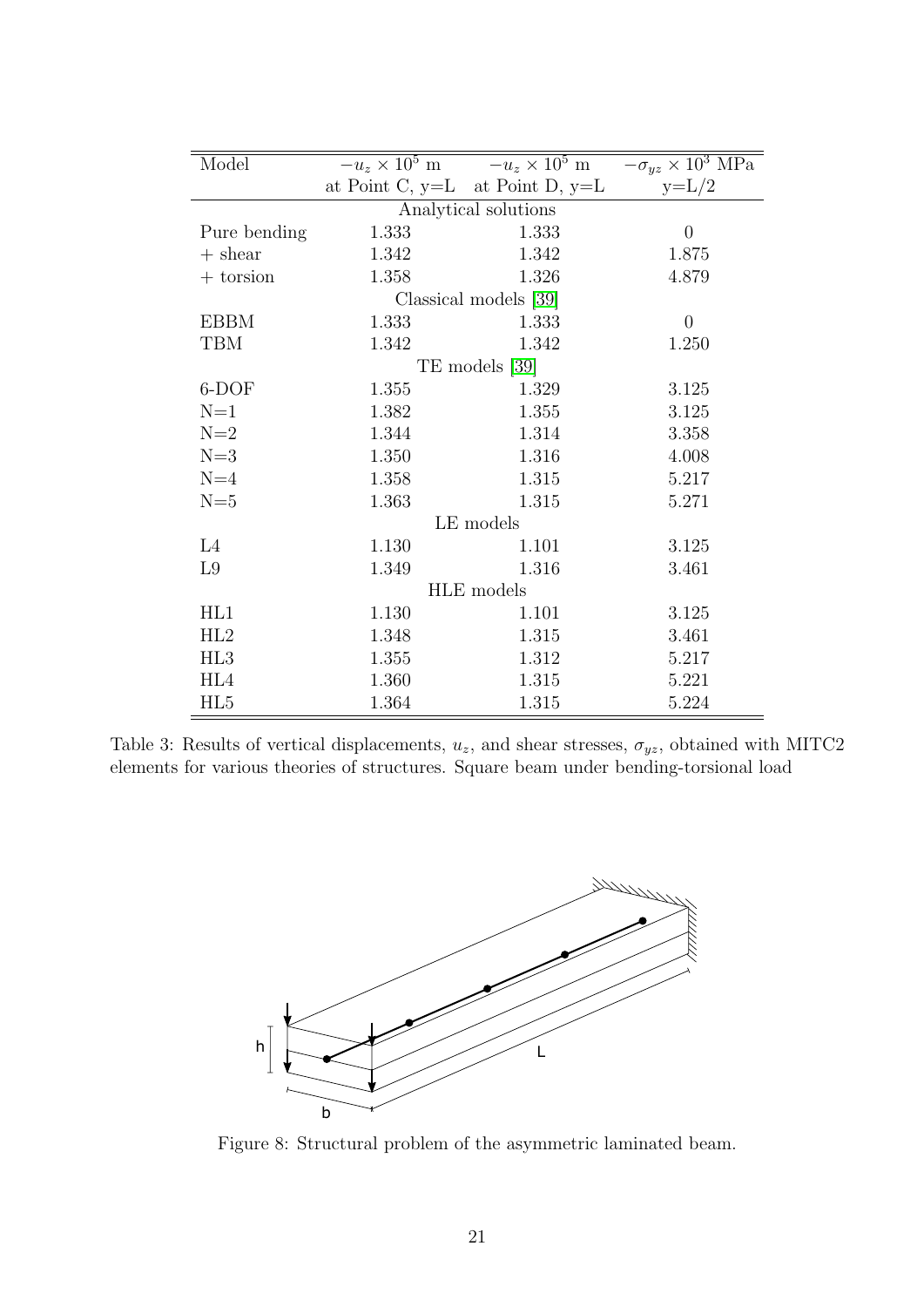| Element                    | $-u_z \times 10^3$ m | $\sigma_{uu} \times 10^{-3}$ [Pa] | $-\sigma_{yz} \times 10^{-3}$ Pa | $-\sigma_{uz} \times 10^{-3}$ [Pa] | <b>DOFs</b> |  |  |
|----------------------------|----------------------|-----------------------------------|----------------------------------|------------------------------------|-------------|--|--|
|                            | [0, L, h/2]          | [0, L/2, h/2]                     | [0, L/2, h/2]                    | $[0, L/2, -h/4]$                   |             |  |  |
| MSC Nastran solid model    |                      |                                   |                                  |                                    |             |  |  |
| HEX <sub>8</sub>           | 3.483                | 93.306                            | 0.225                            | 11.376                             | 132300      |  |  |
| HL <sub>5</sub> beam model |                      |                                   |                                  |                                    |             |  |  |
| B <sub>3</sub> Full        | 3.468                | 84.480                            | 0.466                            | 16.783                             | 1080        |  |  |
| <b>B3</b> Reduced          | 3.483                | 117.492                           | 25.082                           | 16.713                             | 1080        |  |  |
| <b>B3</b> Selective        | 3.477                | 96.553                            | 14.033                           | 16.916                             | 1080        |  |  |
| MITC3                      | 3.477                | 96.553                            | 0.074                            | 11.523                             | 1080        |  |  |

Table 4: Deflections and stresses of the asymmetric laminated beam.

shows the distribution of shear stresses along the z-axis of the midspan section for all models considered. The following statements can be summarized from the results:

- The reduced integration provides optimum results in terms of displacements, minimizing the stiffening effects caused by the shear locking even for the coarse mesh employed in this case. On the other hand, it clearly overestimates both normal and shear stresses.
- Both the displacement solutions and the normal stresses show lower values when full integration is utilized. Again, the shear stresses are overestimated over the entire thickness of the lay-up, as shown in Fig. 9.
- Selective integration provides good results for displacements and normal stresses, although it is clear that the convergence of the solutions is not assured by employing only 4 cubic beam elements. The drawback of these beam elements resides on the computation of the shear stresses, which show an erratic distribution due to the error introduced in the numerical calculation of the integrals of the shear components of the stiffness matrix.
- The MITC method solves this issue by interpolating the shear components independently using lower-order shape functions. As a consequence, the structural model is capable of representing the exact distribution of shear stresses and, at the same time, the accuracy of the displacement solutions is preserved.

The use of reduced (and selective) integration methods to minimize shear locking phenomena can lead to significant errors in the computation of the shear components of the strain and stress tensors, even when the convergence of the primary solutions is satisfied. To address this issue, a convergence analysis is carried out using cubic selective beam elements (see Fig. 10 (a)) and the transverse shear stresses are compared for the four most refined models. Figure 10 (b) shows the distribution of shear stresses,  $\sigma_{yz}$ , along the top surface of the beam for 7, 10, 14 and 21 beam elements. In order to respect the stress-free conditions,  $\sigma_{yz}$  should have a constant value of zero over the top and bottom faces of the laminate. Instead, it is possible to observe that these values highly oscillate at the edges of the beam and how the error is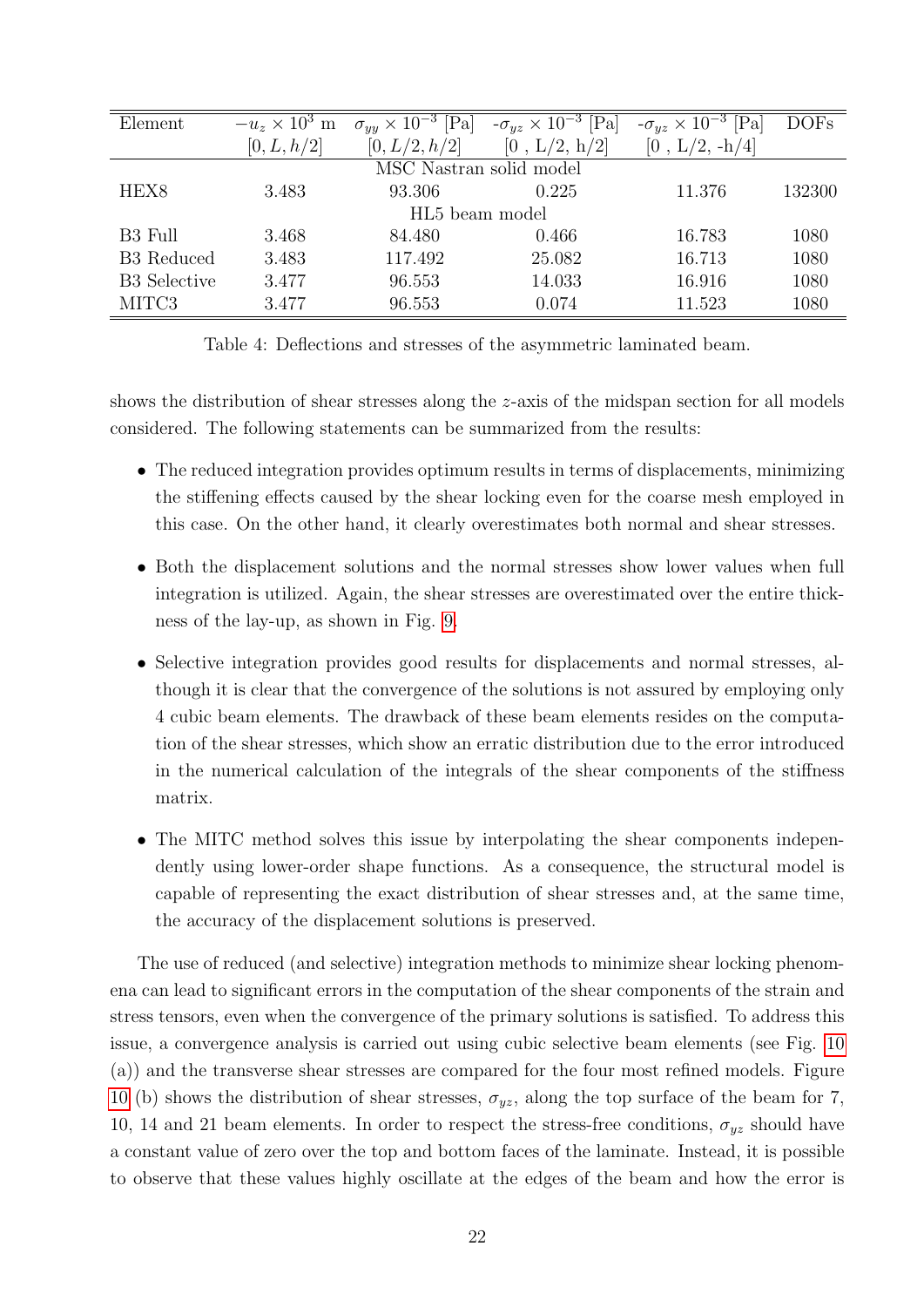

Figure 9: Shear stress,  $\sigma_{yz}$ , along the z-axis at midspan for four 3-node elements (HL5 model).

propagated towards the center. This erratic behavior is only mitigated when refining the finite element mesh (21 B4 selective), therefore adding considerable computational costs to the model. It should be also added that this numerical problem is even more noticeable when low-order elements are employed. The MITC method solves this issue without unnecessarily increasing the size of the mesh. Fig. 11 shows how MITC elements eliminate almost entirely these unwanted oscillations of  $\sigma_{yz}$  already for 7 beam elements, assuring the best accuracy of the stress solutions while keeping the computational efforts much reduced.

#### 4.4 L-angle beam

CUF beam models are suited for the study of structural problems with 3D-like capabilities regardless of the complexity of the geometry. In this context, a thin-walled L-angle cantilever beam with a curved section is considered, with a focus of the enhanced capabilities of the MITC beam element for the efficient computation of displacement and stress solutions. The geometrical dimensions are shown in Fig. 12 (a), where  $h = 20$  mm,  $h_1 = 15$  mm,  $t = 2$  mm and the outer radius  $r = 5$  mm. The length of the beam, L, is 1 m, being the slenderness ratio as high as  $L/h = 50$ . A typical Aluminum alloy is employed for the material characteristics: Young modulus, E, equal to 75 GPa, and Poisson ratio,  $\nu = 0.33$ . A vertical force of magnitude  $F = -50$  N is applied at point C of the tip section (see Fig. 12 (a)).

The beam axis has been discretized with 10 four-node beam elements and the cross-section surface is modelled with three expansion domains, as shown in Fig. 12 (b). The use of a nonisoparametrical mapping technique on the HLE high-order models, introduced by Pagani et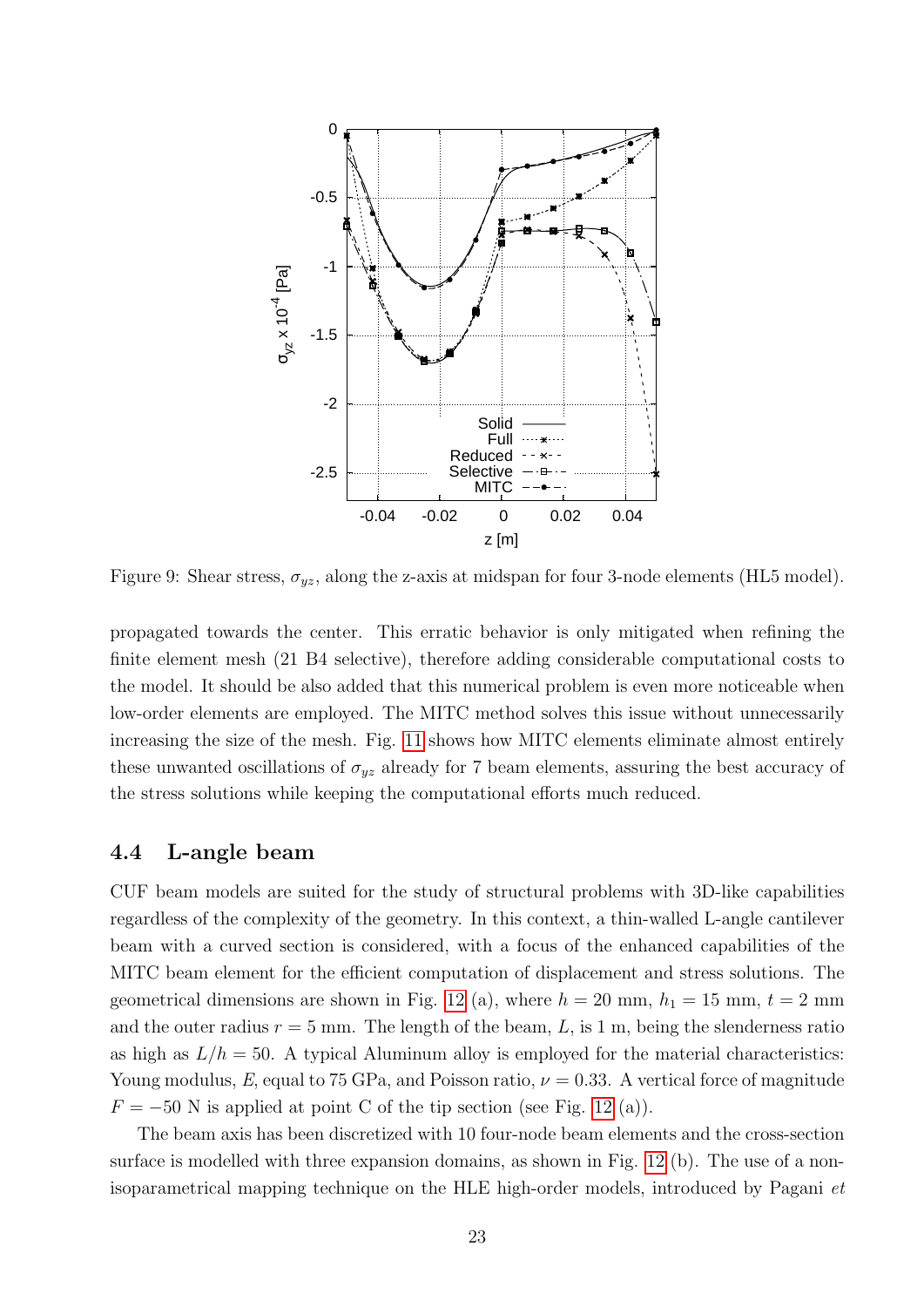

Figure 10: Convergence analysis of the cross-ply beam for an increasing number of 4-node beam elements with selective integration (a) and transverse shear stress distribution at the top face along the beam axis (b) for the four most refined discretizations analyzed in (a).



Figure 11: Shear stress,  $\sigma_{yz}$ , at the center of the top face along the cross-ply for seven selective B4 and MITC4 elements. HL8 beam model.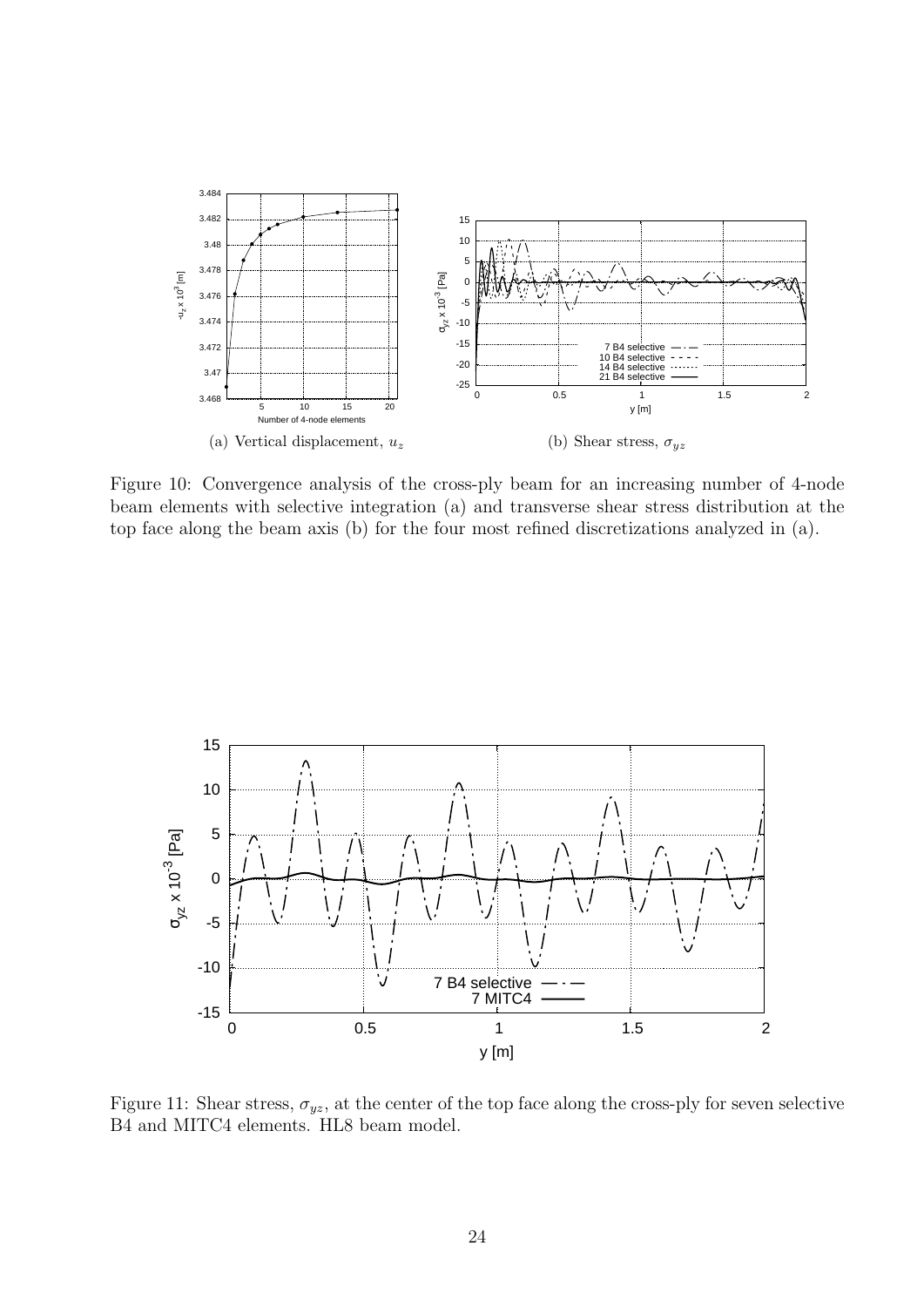

Figure 12: L-angle beam model.

al. [55], allows one to capture the exact shape of curved sections with no geometrical error induced. Table 5 addresses the results of displacements and stresses at various points of the beam for all the integration methods considered in the present work. Third, fifth and seventhorder expansions over the cross-section are considered. Solutions obtained from beam, plate and solid models of MSC Nastran are also included as references. The 1D model in Nastran makes use of 20 2-node line elements (CBEAM), the 2D model employs a discretization of 28000 4-node plate elements (QUAD4), whereas 32000 8-node brick elements (HEX8) are used for the 3D model, including 4 elements in the through-the-thickness direction.

Similar conclusions to the previous examples can be extracted from this assessment. The reduced integration provides accurate results in terms of displacements, but it lacks on representing correctly the stress solutions. Full and selective integrations can be also used to compute the normal components of the stress field within an acceptable margin of accuracy. However, this study confirms that to obtain reliable solutions of the whole state of stress of the structure, MITC elements shall be employed. This statement is further supported in Fig. 13, which shows the transverse shear stress distribution across the thickness at point B at two sections of the beam, located at  $y = 0.1L$  and  $y = 0.5L$ . It is possible to see that, unlike the conventional integration schemes, MITC element solutions are in good agreement with the solid ones, while keeping the computational costs much lower.

## 5 Conclusions

This paper has introduced a class of locking-free unified beam elements that show an outstanding performance in cases where common isoparametric finite elements fail. The Mixed Interpolation of Tensorial Components (MITC) method has been employed to overcome the shear locking problem and the Carrera Unified Formulation is exploited to generate various refined beam models with 3D-like capabilities. Moreover, the mixed interpolation of transverse shear strains, together with the use of higher-order approximations of the mechanical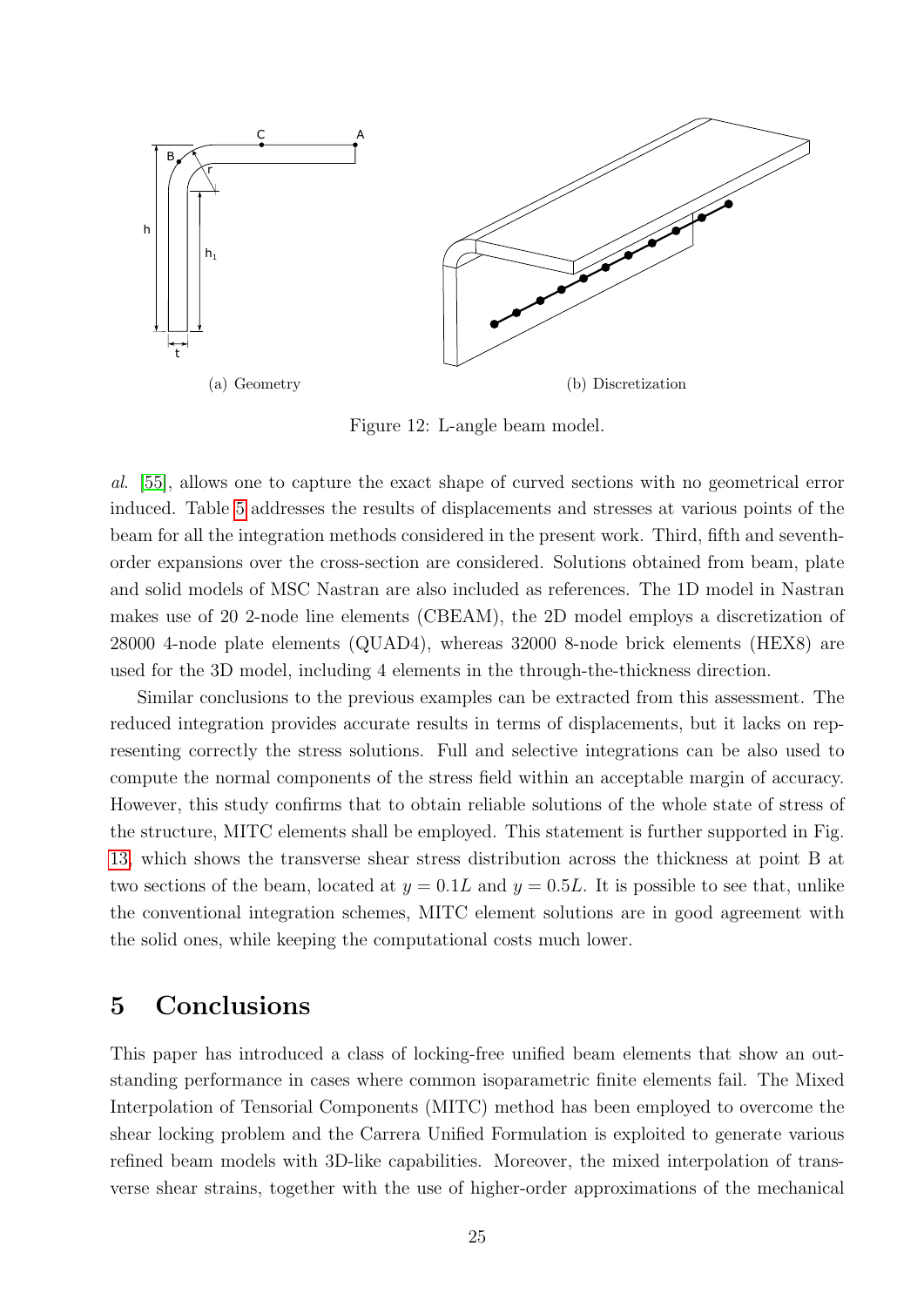| Model                                  |          |                                                            | $u_z \times 10^1$ m $\sigma_{yy} \times 10^{-8}$ Pa $\sigma_{yz} \times 10^{-6}$ Pa | <b>DOFs</b> |  |  |  |
|----------------------------------------|----------|------------------------------------------------------------|-------------------------------------------------------------------------------------|-------------|--|--|--|
|                                        |          | Point A, $y = L$ Point B, $y = 0.1$ m Point B, $y = 0.1$ m |                                                                                     |             |  |  |  |
| MSC Nastran models                     |          |                                                            |                                                                                     |             |  |  |  |
| CBEAM                                  | $-1.388$ | 0.680                                                      |                                                                                     | 120         |  |  |  |
| QUAD4                                  | $-1.431$ | 2.123                                                      | 6.253                                                                               | 43750       |  |  |  |
| HEX <sub>8</sub>                       | $-1.419$ | 2.108                                                      | 5.562                                                                               | 128000      |  |  |  |
| Full integration - HLE CUF models      |          |                                                            |                                                                                     |             |  |  |  |
| HL3                                    | $-1.406$ | 2.066                                                      | 8.215                                                                               | 2604        |  |  |  |
| HL5                                    | $-1.407$ | 2.019                                                      | 8.035                                                                               | 5301        |  |  |  |
| HL7                                    | $-1.407$ | 2.019                                                      | 8.404                                                                               | 9114        |  |  |  |
| Reduced integration - HLE CUF models   |          |                                                            |                                                                                     |             |  |  |  |
| HL3                                    | $-1.416$ | 1.115                                                      | 24.393                                                                              | 2604        |  |  |  |
| HL5                                    | $-1.417$ | 1.021                                                      | 30.287                                                                              | 5301        |  |  |  |
| HL7                                    | $-1.417$ | 1.010                                                      | 30.823                                                                              | 9114        |  |  |  |
| Selective integration - HLE CUF models |          |                                                            |                                                                                     |             |  |  |  |
| HL3                                    | $-1.407$ | 2.072                                                      | 12.643                                                                              | 2604        |  |  |  |
| HL5                                    | $-1.408$ | 2.031                                                      | 13.844                                                                              | 5301        |  |  |  |
| HL7                                    | $-1.408$ | 2.029                                                      | 14.088                                                                              | 9114        |  |  |  |
| MITC integration - HLE CUF models      |          |                                                            |                                                                                     |             |  |  |  |
| HL3                                    | $-1.407$ | 2.072                                                      | 6.286                                                                               | 2604        |  |  |  |
| HL <sub>5</sub>                        | $-1.408$ | 2.031                                                      | 5.282                                                                               | 5301        |  |  |  |
| HL7                                    | $-1.408$ | 2.029                                                      | 5.766                                                                               | 9114        |  |  |  |

Table 5: Results of displacements and stresses of the L-angle beam with 10 4-node elements.



Figure 13: Shear stress,  $\sigma_{yz}$ , distribution across the thickness at point B.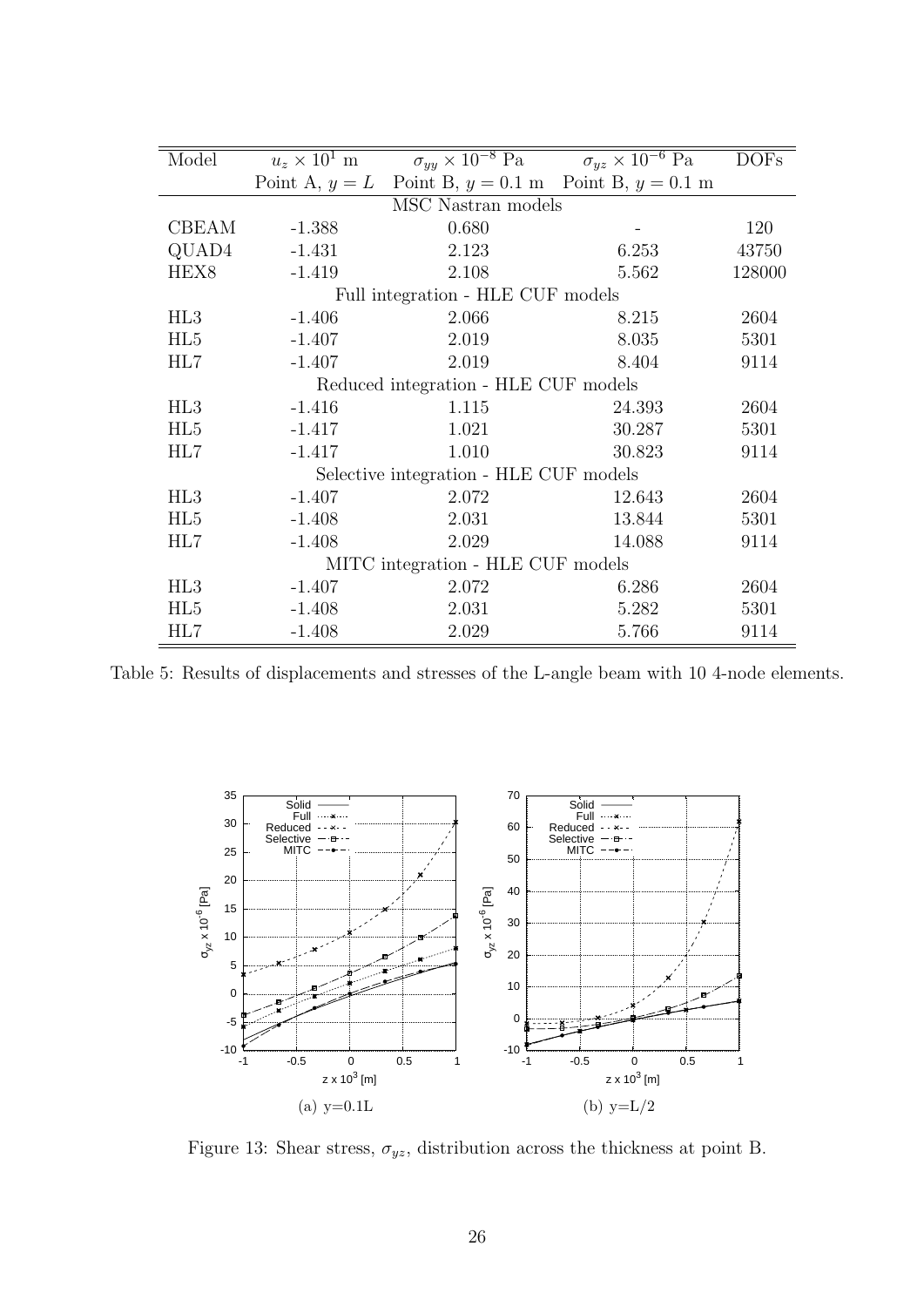variables, has demonstrated to be a powerful tool to obtain highly accurate strain and stress solutions. The numerical examples carried out for this work suggest that the following comments on the capabilities of MITC beam models can be stated:

- Although the introduction of mixed interpolated beam elements might not represent a drastic improvement on the convergence rates of the displacement solutions in comparison with reduce/selective integration schemes, it has been proven that its use is necessary when an accurate description of the complete state of stress is required.
- High-order MITC beam elements have been successfully tested and assessed on various structural problems featuring different geometries and loading cases, proving to be a reliable tool to obtain 3D-like solutions with a considerable reduction of the computational costs.
- The formulation of this class of finite elements does not require the addition of new unknowns to the structural problem since the problem matrices remain formally the same. Therefore it represents a natural solution to tackle the shear locking problem from its source with no need of artificial numerical techniques, while also maintaining the efficiency of the beam models. These characteristics make the MITC method recommended for any isoparametric beam finite elements.

## Acknowledgements

This work has been developed under the Marie Sklodowska-Curie actions grant agreement no. 642121 for the FULLCOMP project. The H2020 European Training Networks are gratefully acknowledged.

## References

- [1] T.H.H. Pian. Derivation of element stiffness matrices by assumed stress distributions. AIAA Journal, 2(7):1333–1336, 1964.
- [2] J. N. Reddy. A penalty plate-bending element for the analysis of laminated anisotropic composite plates. International Journal for Numerical Methods in Engineering, 15(8):1187–1206, 1980.
- [3] J. N. Reddy. On locking-free shear deformable beam finite elements. Computer Methods in Applied Mechanics and Engineering, 149:113–132, 1997.
- [4] T. Belytschko, H. Stolarski, W.K. Liu, N. Carpenter, and Ong J.S.-J. Stress projection for membrane and shear locking in shell finite elements. Comput. Methods Appl. Mech. Engrg, 51:221258, 1985.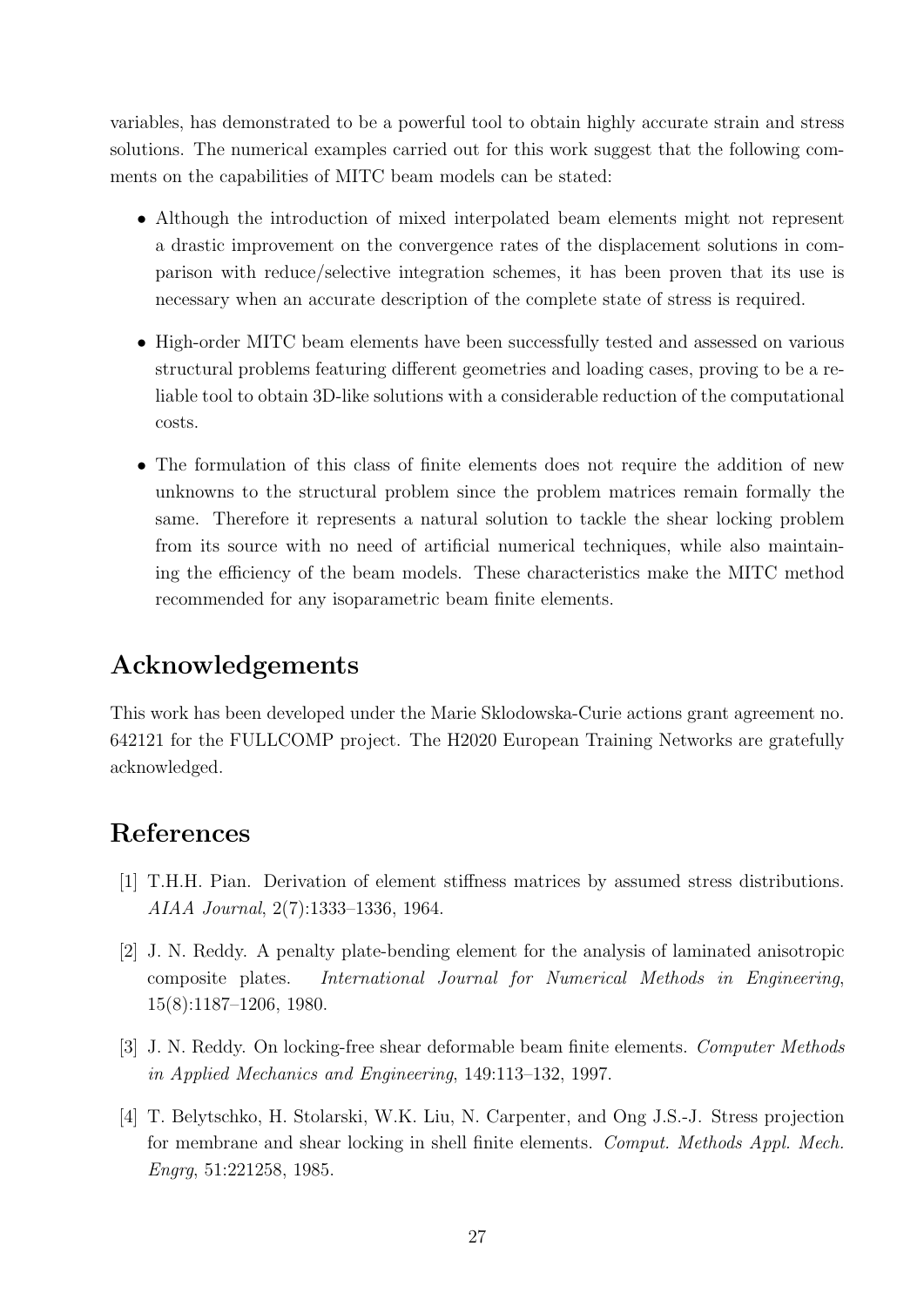- [5] T.J.R. Hughes and M. Cohen. The 'heterosis' finite element for plate bending. Computers & Structures,  $9(5):445 - 450$ , 1978.
- [6] M.A. Crisfield. A quadratic Mindlin element using shear constraints. Computers & Structures, 18(5):833 – 852, 1984.
- [7] A. Tessler and S.B. Dong. On a hierarchy of conforming Timoshenko beam elements. Computers & Structures, 14(3):335 – 344, 1981.
- [8] R.L. Spilker and N.I. Munir. The hybrid-stress model for thin plates. International Journal for Numerical Methods in Engineering, 15(8):1239–1260, 1980.
- [9] K.C. Park and D.L. Flaggs. A symbolic fourier synthesis of a one-point integrated quadrilateral plate element. Computer Methods in Applied Mechanics and Engineering,  $48(2):203 - 236, 1985.$
- [10] K.-Y. Yuan, Y.-S. Huang, and T. H. H. Pian. New strategy for assumed stresses for 4-node hybrid stress membrane element. International Journal for Numerical Methods in Engineering, 36(10):1747–1763, 1993.
- [11] O. C. Zienkiewicz, R. L. Taylor, and J. M. Too. Reduced integration technique in general analysis of plates and shells. International Journal for Numerical Methods in Engineering, 3(2):275–290, 1971.
- [12] M. Zlámal. Superconvergence and reduced integration in the finite element method. Mathematics of Computation, 32(143):663–685, 1978.
- [13] G. Prathap and G. R. Bhashyam. Reduced integration and the shear-flexible beam element. International Journal for Numerical Methods in Engineering, 18(2):195–210, 1982.
- [14] O.C. Zienkiewicz and E. Hinton. Reduced integration, function smoothing and nonconformity in finite element analysis (with special reference to thick plates). Journal of the Franklin Institute, 302(5):443 – 461, 1976.
- [15] J. Barlow. More on optimal stress points reduced integration, element distortions and error estimation. International Journal for Numerical Methods in Engineering, 28(7):1487– 1504, 1989.
- [16] W.P. Doherty and R.L. Wilson, E.L. Taylor. Stress analysis of axisymmetric solids utilizing higher order quadrilateral finite elements. Structural Engineering Laboratory, University of California, Berkeley, CA, 1969.
- [17] T.J.R. Hughes, M. Cohen, and M. Haroun. Reduced and selective integration techniques in the Finite Element Analysis of plates. Nuclear Engineering and Design, 46(1):203 – 222, 1978.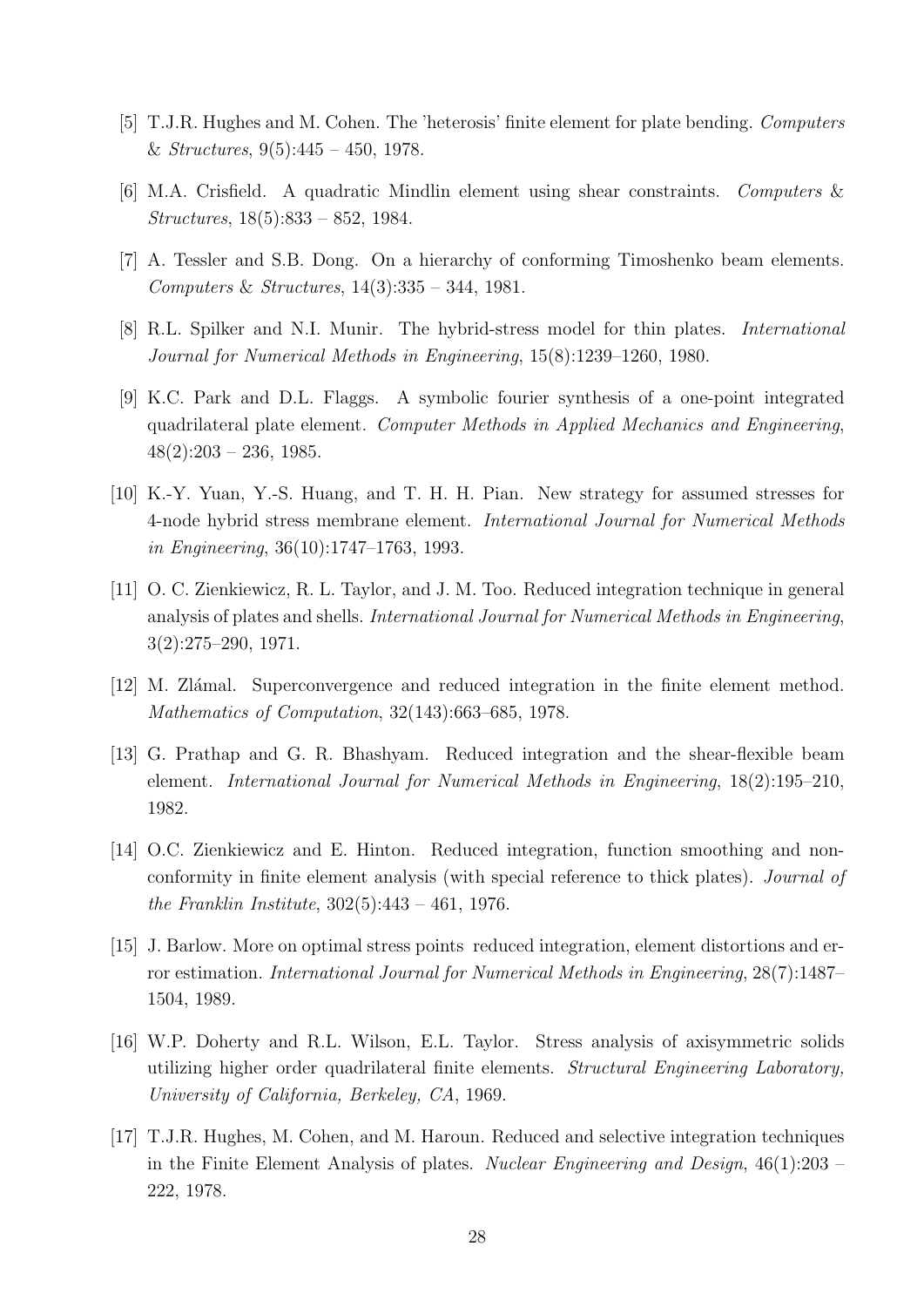- [18] D.S. Malkus and T.J.R. Hughes. Mixed finite element methods reduced and selective integration techniques: A unification of concepts. Computer Methods in Applied Mechanics and Engineering,  $15(1):63 - 81$ , 1978.
- [19] R.H. MacNeal and R.L. Harder. A proposed standard set of problems to test finite element accuracy. Finite Elements in Analysis and Design,  $1(1):3 - 20$ , 1985.
- [20] E.N. Dvorkin and K.J. Bathe. A continuum mechanics based four-node shell element for general non-linear analysis. Engineering Computations, 1(1):77–88, 1984.
- [21] R.H. MacNeal. Derivation of element stiffness matrices by assumed strain distributions. Nuclear Engineering and Design,  $70(1):3 - 12$ , 1982.
- [22] M.J. Turner, R.W. Clough, H.C. Martin, and L.J. Topp. Stiffness and deflexion analysis of complex structures. Journal of the Aeronautical Sciences, 23(9):805–823, 1956.
- [23] KJ. Bathe. Finite element procedures. Upper Saddle River, New Jersey: Prentice Hall, 1996.
- [24] M.L. Bucalem and KJ. Bathe. The Mechanics of Solids and Structures Hierarchical Modeling and the Finite Element Solution. Springer, 2011.
- [25] M.L. Bucalem and K.-J. Bathe. Higher-order MITC general shell elements. International Journal for Numerical Methods in Engineering, 36(21):3729–3754, 1993.
- [26] K-J. Bathe and E. N. Dvorkin. A formulation of general shell elementsthe use of mixed interpolation of tensorial components. International Journal for Numerical Methods in Engineering, 22(3):697–722, 1986.
- [27] H. C. Huang and E. Hinton. A new nine node degenerated shell element with enhanced membrane and shear interpolation. International Journal for Numerical Methods in Engineering, 22(1):73–92, 1986.
- [28] K.C. Park and G.M. Stanley. A curved  $C^0$  shell element based on assumed naturalcoordinate strains. Journal of Applied Mechanics, 53(2):278–290, 1986.
- [29] J. Jang and P. M. Pinsky. An assumed covariant strain based 9-node shell element. International Journal for Numerical Methods in Engineering, 24(12):2389–2411, 1987.
- [30] L. Euler. De curvis elasticis. Lausanne and Geneva: Bousquet, 1744.
- [31] S. P. Timoshenko. On the transverse vibrations of bars of uniform cross section. Philosophical Magazine, 43:125–131, 1922.
- [32] R.K. Kapania and S. Raciti. Recent advances in analysis of laminated beams and plates, part I: Shear effects and buckling. AIAA Journal, 27(7):923–935, 1989.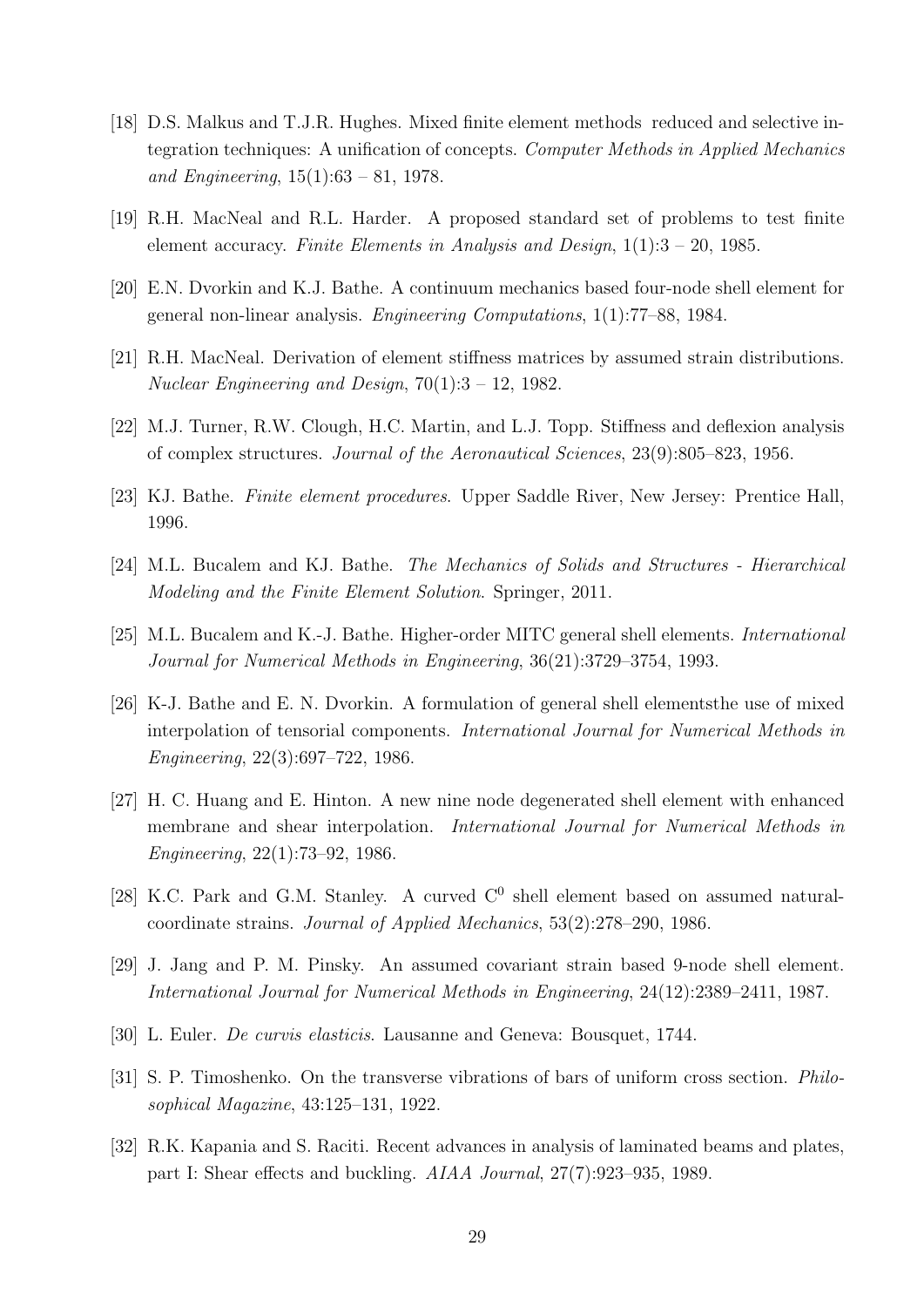- [33] R.K. Kapania and S. Raciti. Recent advances in analysis of laminated beams and plates, part II: Vibrations and wave propagation. AIAA Journal, 27(7):935–946, 1989.
- [34] E. Carrera, A. Pagani, M. Petrolo, and E. Zappino. Recent developments on refined theories for beams with applications. Mechanical Engineering Reviews, 2(2):1–30, 2015.
- [35] E. Carrera. Theories and finite elements for multilayered, anisotropic, composite plates and shells. Archives of Computational Methods in Engineering, 9(2):87–140, 2002.
- [36] E. Carrera. Theories and finite elements for multilayered plates and shells: a unified compact formulation with numerical assessment and benchmarking. Archives of Computational Methods in Engineering, 10(3):216–296, 2003.
- [37] E. Carrera and G. Giunta. Refined beam theories based on Carrera's unified formulation. International Journal of Applied Mechanics, 2(1):117–143, 2010.
- [38] E. Carrera and M. Petrolo. Refined beam elements with only displacement variables and plate/shell capabilities. Meccanica, 47(3):537–556, 2012.
- [39] E. Carrera and A. Pagani. Evaluation of the accuracy of classical beam FE models via locking-free hierarchically refined elements. International Journal of Mechanical Sciences, 100:169–179, 2015.
- [40] P.-S. Lee, H.-C. Noh, and C.-K. Choi. Geometry-dependent MITC method for a 2-node iso-beam element. Structural Engineering and Mechanics, 29(2):2203–221, 2008.
- [41] J. N. Reddy. A simple higher-order theory for laminated composites. Journal of Applied Mechanics, 51:745–752, 1986.
- [42] E. Carrera, M. Cinefra, E. Zappino, and M. Petrolo. Finite Element Analysis of Structures Through Unified Formulation. John Wiley and Sons, Ltd, 2014.
- [43] E. Carrera, M. Petrolo, and E. Zappino. Performance of CUF approach to analyze the structural behavior of slender bodies. Journal of Structural Engineering, 138(2):285–297, 2012.
- [44] E. Carrera, A. Pagani, and M. Petrolo. Use of Lagrange multipliers to combine 1D variable kinematic finite elements. Computers & Structures, 129:194–206, 2013.
- [45] E. Carrera and A. Pagani. Analysis of reinforced and thin-walled structures by multiline refined 1D/beam models. International Journal of Mechanical Sciences, 75:278–287, 2013.
- [46] E. Carrera, M. Maiar`u, and M. Petrolo. Component-wise analysis of laminated anisotropic composites. International Journal of Solids and Structures, 49:1839–1851, 2012.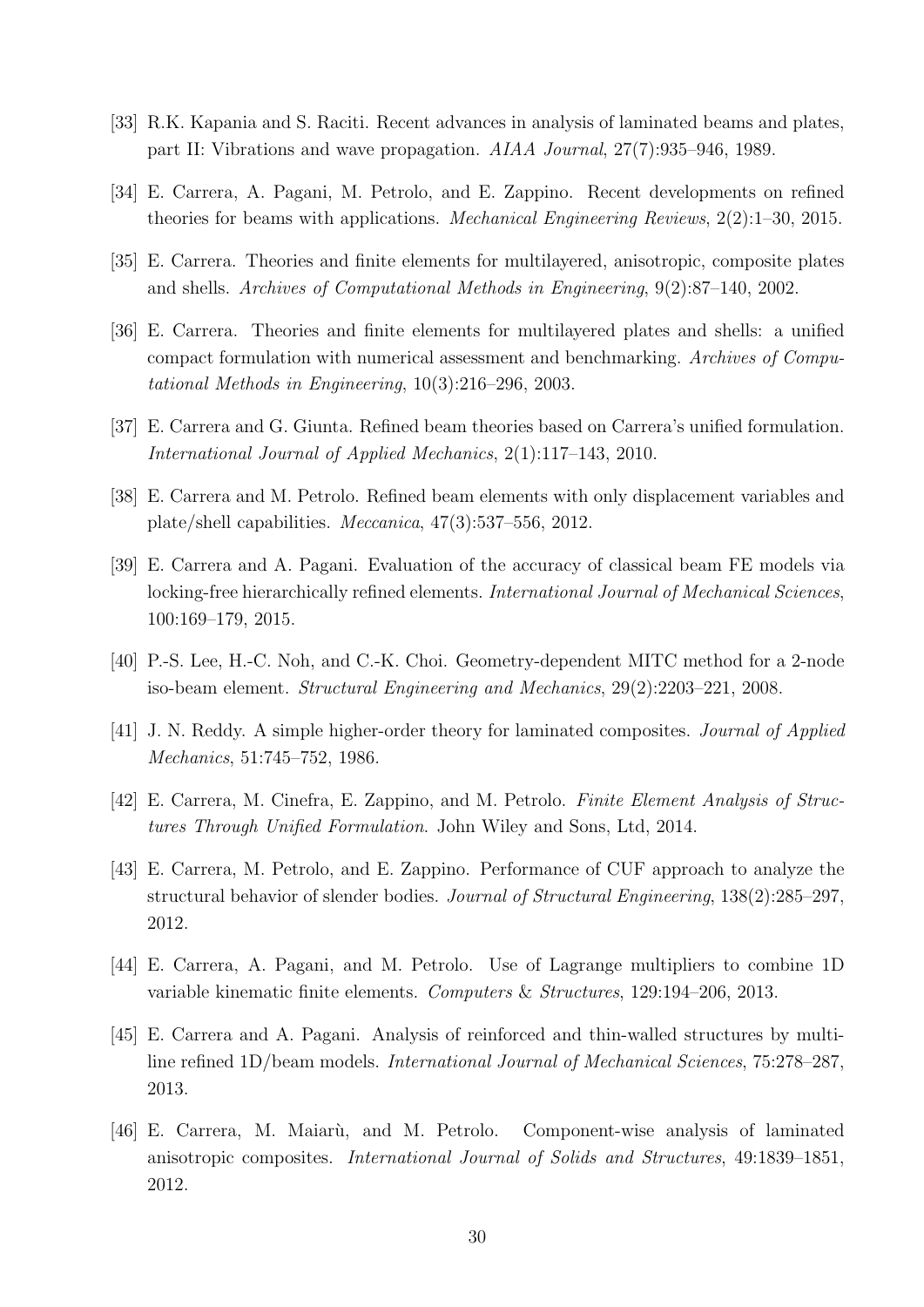- [47] E. Carrera, A. Pagani, and M. Petrolo. Component-wise method applied to vibration of wing structures. Journal of Applied Mechanics, 80(4):041012, 2013.
- [48] E. Carrera, A. Pagani, and M. Petrolo. Classical, refined and component-wise theories for static analysis of reinforced-shell wing structures. AIAA Journal, 51(5):1255–1268, 2013.
- [49] E. Carrera, A. Pagani, and M. Petrolo. Refined 1D finite elements for the analysis of secondary, primary, and complete civil engineering structures. Journal of Structural Engineering, 141(4):art. no. 04014123, 2014.
- [50] E. Carrera and A. Pagani. Free vibration analysis of civil engineering structures by component-wise models. Journal of Sound and Vibration, 333(19):4597–4620, 2014.
- [51] E. Carrera, A. Pagani, and R. Jamshed. Refined beam finite elements for static and dynamic analysis of hull structures. Comput. Struct., 167(C):37–49, April 2016.
- [52] E. Carrera, A.G. de Miguel, and A. Pagani. Hierarchical one-dimensional finite elements based on Legendre polynomial expansions. 2016. Submitted.
- [53] B. Szabó and I. Babuka. Finite Element Analysis. John Wiley and Sons, Ltd, 1991.
- [54] A. Pagani, A.G. de Miguel, M. Petrolo, and E. Carrera. Analysis of laminated beams via unified formulation and Legendre polynomial expansions. Composite Structures, pages  $-$ , 2016. In Press.
- [55] A. Pagani, A.G. de Miguel, and E. Carrera. Cross-sectional mapping for refined beam elements with applications to shell-like structures. 2016. submitted.
- [56] J. N. Reddy. *Mechanics of laminated composite plates and shells. Theory and Analysis.* CRC Press,  $2^{nd}$  edition, 2004.
- [57] J. Barlow. Optimal stress locations in finite element models. International Journal for Numerical Methods in Engineering, 10(2):243–251, 1976.
- [58] A. Higdon, E. Ohlsen, W.B. Stiles, J.A. Weese, and W.F. Riley. *Mechanics of materials.* 4th ed. New York: Jon Wiley & Sons, 1985.